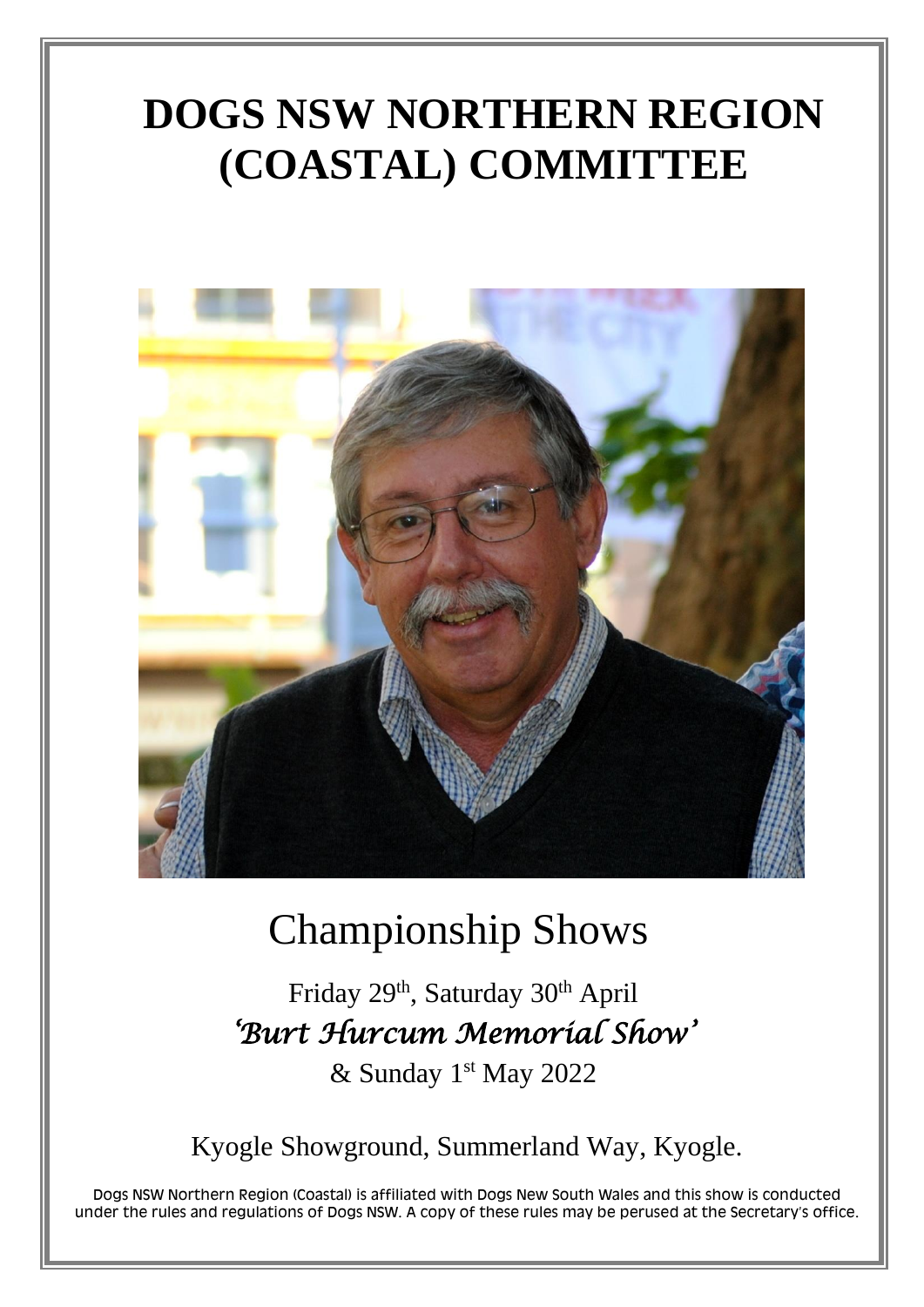# DOGS NSW NORTHERN REGION (COASTAL) **COMMITTEE 3 Championship Shows**

# Judging Commences: 8.30am with S/stakes (all days)

DOGS NSW Junior Handler Classes will be conducted Saturday during the lunch break. **Accredited Judges TBA** 

# Judges & Judging order:

# Friday

| Mr M Arthur (NSW)  | Working Dogs, Hounds, Utility.                           |
|--------------------|----------------------------------------------------------|
| Mrs S Phegan (NSW) | 6-12 mths S/stakes, Gundogs, Terriers.                   |
| Miss N Lane (NSW)  | 3-6 mths S/stakes, Toys, Non Sporting & General Specials |

# Saturday - Bert Hurcum Memoríal Show

| Mr M Arthur (NSW)  | 6-12 mths S/stakes, Terriers, Gundogs & General Specials |
|--------------------|----------------------------------------------------------|
| Mrs S Phegan (NSW) | 3-6 mths S/stakes, Utility, Non Sporting, Toys           |
| Miss N Lane (NSW)  | Working Dogs, Hounds                                     |

# **Sunday**

| Mr M Arthur (NSW)  | 3-6 mths S/stakes, Toys, Non Sporting          |
|--------------------|------------------------------------------------|
| Mrs S Phegan (NSW) | Hounds, Working Dogs & General Specials        |
| Miss N Lane (NSW)  | 6-12 mths S/stakes, Gundogs, Terriers, Utility |

# Dogs NSW Representative: M. Armstrong





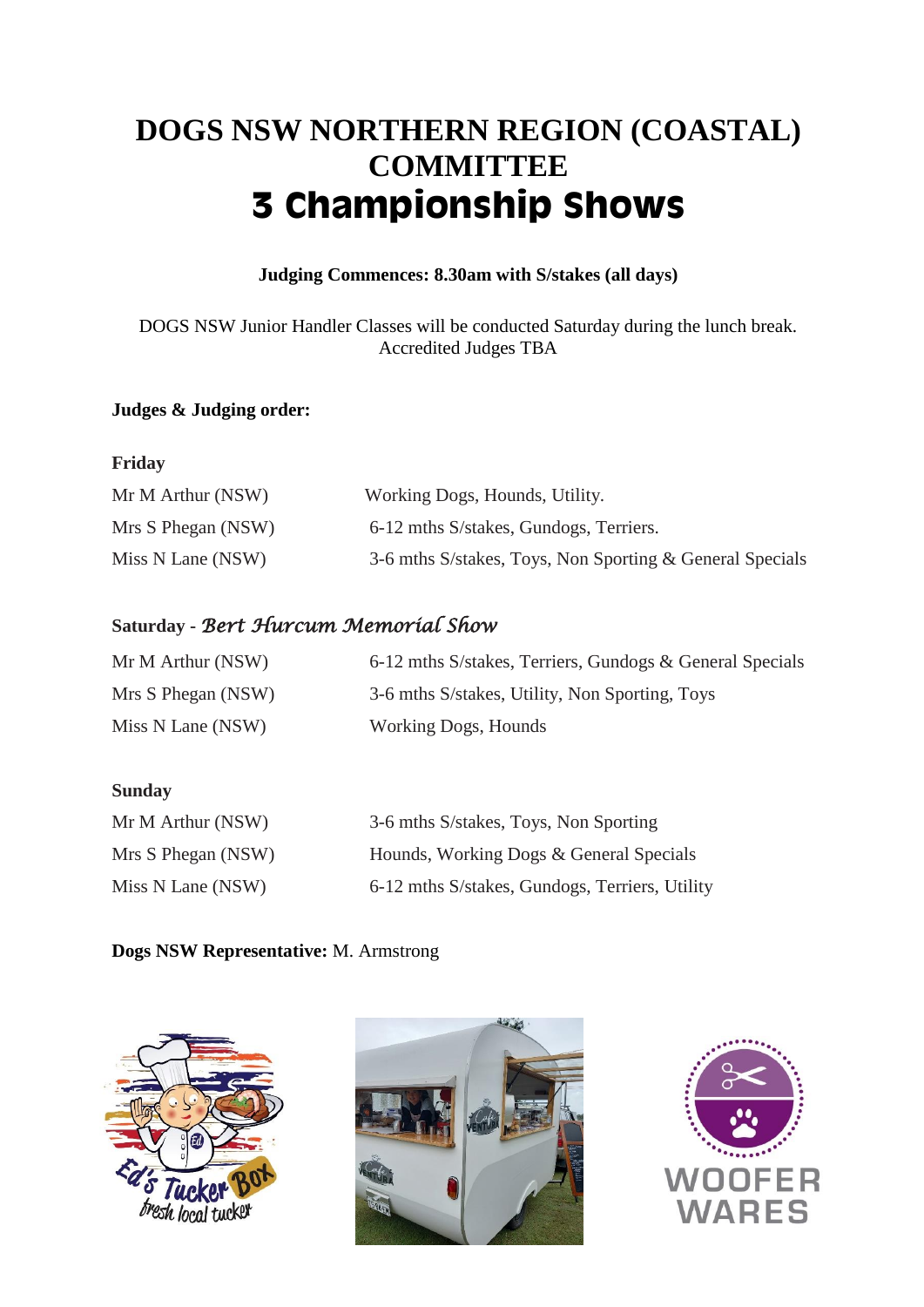PRIZES - Category B General Specials: Prize & Sash, Group Specials: Prize & Sash, Special Classes: Prize & Sash, Junior Handlers: Prize & Sash Special BOB Trophy for Beagles at Burt Hurcum Memorial Show.

- The Club reserves the right to appoint or substitute judges should the need  $\bullet$ arise
- All prizes, Challenge Certificates, Ribbons etc. must be collected on the day of  $\bullet$ the show
- The Club will not be responsible for any loss or damage whatsoever

### **Attention Exhibitors**

In accordance with the Regulations Part II Show, it is the obligation of any person at a show who observes a dog behaving in an aggressive manner to report the incident either orally or in writing to a member of the show committee as soon as possible on the day of the show.

#### Exhibitors are asked to observe the following:

- No tables or tents near the marshalling areas or in the walkways (2 metres in width)
- No dogs are allowed off lead
- Please place all rubbish in bins provided

#### Exhibitors must clean up after their dogs

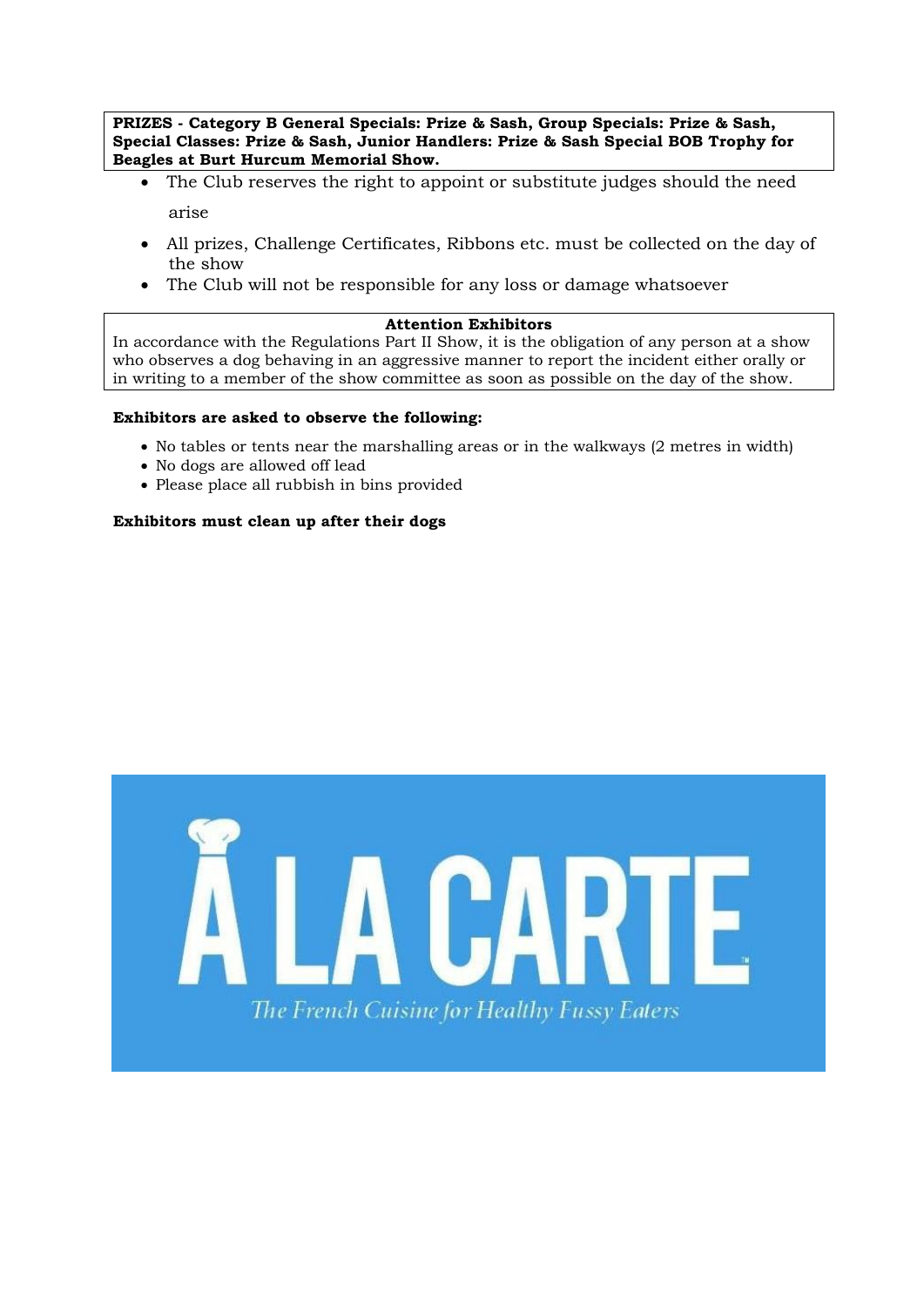# **3-6 Month Sweepstakes - Judge: Miss Nicole Lane (NSW)**

| 23               | Mrs Jennifer Watt: WACHOWA HUCKLEBERRY FINN 4100363429 23-11-2021           | Chihuahua (Smooth<br>Coat)           |
|------------------|-----------------------------------------------------------------------------|--------------------------------------|
| $52\phantom{.0}$ | Mr A Major Ms D Major: KABERE WHEREIGOHUGO 4100364508 08-12-2021            | American<br>Staffordshire Terrier    |
| 68               | Terri Smith: TSPARKLE FLIRTING VIXEN 4100364619 06-12-2021                  | Cocker Spaniel                       |
| 94               | Ms D E Travers: <b>BONNSWAY GOTA BEA PERFECT TIME</b> 2100578570 26-11-2021 | Labrador Retriever                   |
| 102              | Bromhund Kennels: <b>BROMHUND CAN DO</b> 3100441080 22-11-2021              | Weimaraner                           |
| 136              | Mrs A D Johnson: AASHEERDAC UNSER YETTA 2100575988 26-11-2021               | Dachshund Miniature<br>(Wire Haired) |
| 207              | JANET GOODWIN: NELLABAH ESKIMO JO 2100575088 25-11-2021                     | Schnauzer (Miniature)                |
| 240              | J R Moore: <b>BATEAUCHIEN GLORY DAYS</b> 3000012140 03-01-2022              | Schipperke                           |
| 1st              | 94<br>102<br>207<br>3rd<br>2nd                                              |                                      |

# **6-12 Month Sweepstakes - Judge: Ms Sharon Phegan (NSW)**

| 79  | 10-2021                                                          | K.Shield, P. Landy, J.Shield, WA & KDL Vowell, L.Lowe: ALUBYC MADAGASCAR AT AYAIMAH (AI) 4100362124 08- |    |     |    |  |  |  |  |  |
|-----|------------------------------------------------------------------|---------------------------------------------------------------------------------------------------------|----|-----|----|--|--|--|--|--|
| 82  |                                                                  | Ms J Morgan: WYSIWYG NOTHIN BUT THE TRUTH 4100360384 06-08-2021                                         |    |     |    |  |  |  |  |  |
| 161 | B West & T Thomas: OCHAYE ADDICTED TO LOVE 4100362634 02-10-2021 | Australian Shepherd                                                                                     |    |     |    |  |  |  |  |  |
| 208 | Ms K Burey: HEISSPUR HERES LOOKING AT CHOO 2100571400 20-08-2021 |                                                                                                         |    |     |    |  |  |  |  |  |
| 211 | MS S GUILFOYLE: DRAYCAN BOLD N BEAUTIFUL 41000363728 20-10-2021  |                                                                                                         |    |     |    |  |  |  |  |  |
| 220 | EMILY MACANN: PIRITANA ETERNAL ECLIPSE 2100564741 15-05-2021     |                                                                                                         |    |     |    |  |  |  |  |  |
| 1st | 208                                                              | 2nd                                                                                                     | 82 | 3rd | 79 |  |  |  |  |  |
|     |                                                                  |                                                                                                         |    |     |    |  |  |  |  |  |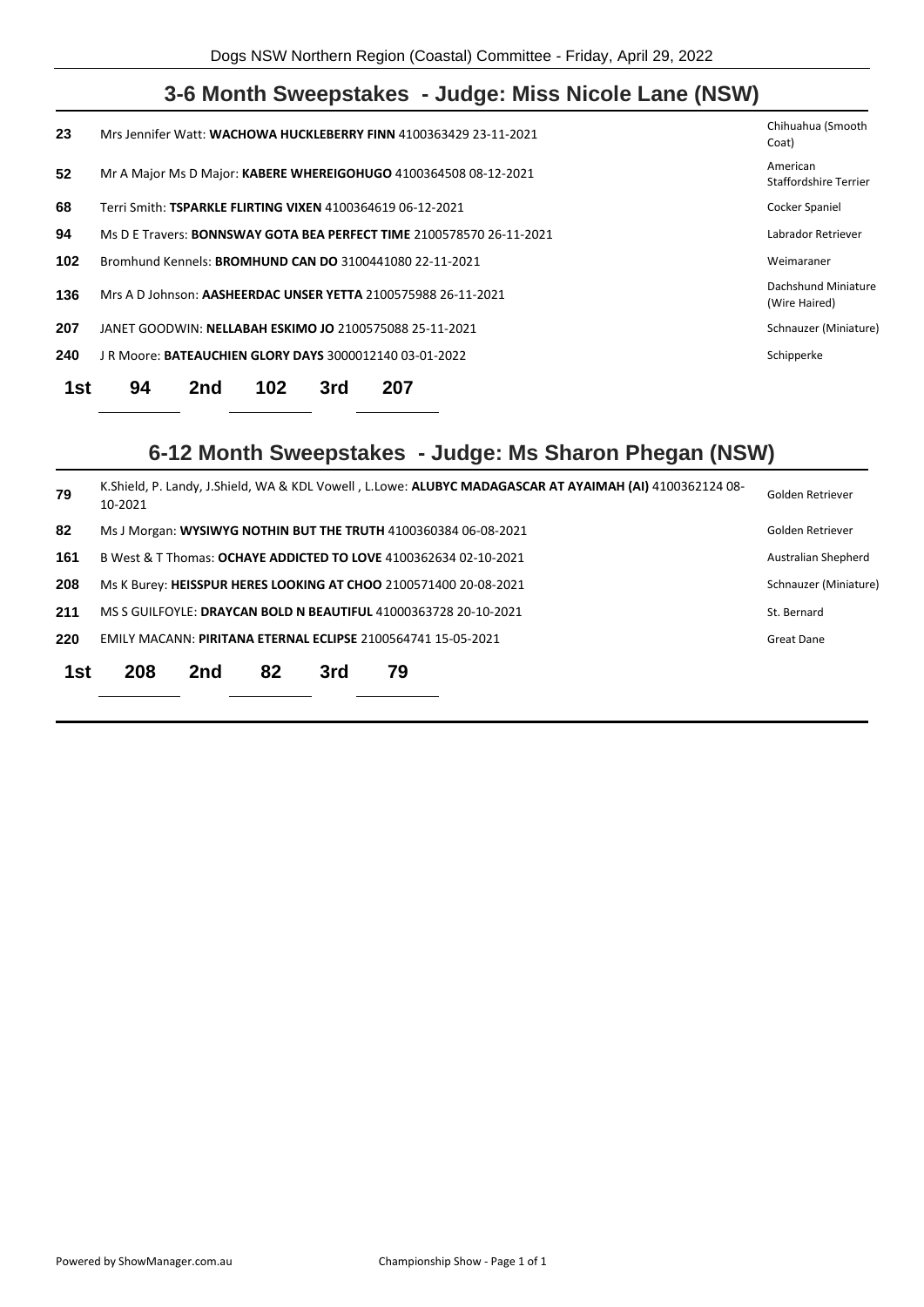| <b>Group 1 - Toy Group</b> |  |  |  |  |
|----------------------------|--|--|--|--|
|----------------------------|--|--|--|--|

# Miss Nicole Lane (NSW)

#### Start Time:

#### Cavalier King Charles Spaniel

#### **Class 1 - Baby Puppy Dog**

4 Miss Amanda Dunne: **FASUSQ LOVE LUST N LIES** 4100366122 07-01-2022: Fasusq Truth Or Dare (Ai) - **1st** 4100366122 07-01-2022: Fasusq Truth C<br>Marcavan Truly Madly Deeply At Fasusq

#### **Class 3 - Puppy Dog**

- 5 G&L HEYDEN: **SWINABIE SMOOTH OPERATOR** 4100358034 23-05-2021: Ch Westbury Hes The One - Ch Morganlea Violets In Spring Absent
- 6 j faber: **INNESVEIL RIVERBOAT GAMBLER IA** 3100433485 30-05-2021: River Dale Of An Excellent Choice - Woodhay Francesca **1st\***

#### **Class 5 - Intermediate Dog**

8 Ms Donna Dickson: **CH SWINABIE WHEN RUMOURS RUN RIOT** 4100329507 01-11-2019: Ch Bowalier Got The Magic **1st\* NOI** 4100329507 01-11-2019: Ch Bow<br>In Me - Ch Morganlea Violets In Spring

#### **Class 10 - Australian Bred Dog**

- 9 Mr W & Mrs S Pabian: **PABIANPARK MAXEMILLIAN** 2100536681 29-01-2020: Ch Brades Just Gold (Ai) - Pabianpark Beguiling **1st**
- Ch **8** Pts **8** Res **6**

#### **Class 3a - Puppy Bitch**

10 Ms Donna Dickson: **SWINABIE YOU HAD ME AT HELLO** 4100358033 23-05-2021: Ch Westbury Hes The One - Ch **1st** <sup>4100358033</sup><br>Morganlea Violets In Spring

#### **Class 5a - Intermediate Bitch**

- 12 M Morse and W Henderson: **MATMOR LAST NIGHT OF THE PROMS (AI)** 3100398480 29-08-2019: Uk Ch Harana Errol Brown(Jw) (Imp Uk) - Supreme Ch Matmor Secret Society Absent
- 13 Mr W & Mrs S Pabian: **PABIANPARK THYME FOR MAGIC** 2100546300 11-08-2020: Ch Westbury Hes The One - Pabianpark Thyme After Thyme Absent
- 14 Mrs K Lepelaar: **KABOB RAINBOW LOVE (AI)** 4100340941 08-08-2020: Verheyen Dustin (Imp Uk) - Bekenveldt End Of **1st** U<sub>0</sub>-06-2020: Verney

#### **Class 10a - Australian Bred Bitch**

15 Ms Donna Dickson: **CH SWINABIE MAGIC IN SPRINGTIME** 4100329504 01-11-2019: Ch Bowalier Got The Magic In Me - Ch Morganlea Violets In Spring **1st\***

#### **Class 11a - Open Bitch**

| Absent     | <u>ru daray nark ann i</u><br>4100297556 21-09-2017: Ch. Jessicav You Raise Me Up<br>. Parov Jolie Femme                                                    |     |    |                                   |                                           |  |  |  |  |  |  |
|------------|-------------------------------------------------------------------------------------------------------------------------------------------------------------|-----|----|-----------------------------------|-------------------------------------------|--|--|--|--|--|--|
| 18<br>1st* | Miss Amanda Dunne: MARCAVAN TRULY MADLY DEEPLY<br>AT FASUSQ 7100041667 27-07-2018: Ch Dapsen<br>Destruction Man - Grand Ch Marcavan To The Moon And<br>Back |     |    |                                   |                                           |  |  |  |  |  |  |
| 19         |                                                                                                                                                             |     |    |                                   | Mr W & Mrs S Pabian: PABIANPARK BEGUILING |  |  |  |  |  |  |
| 2nd        | 2100479607 16-07-2017: Ch Pabianpark Hants Pants -<br>Pabianpark Thyme After Thyme                                                                          |     |    |                                   |                                           |  |  |  |  |  |  |
| Сh         | 15                                                                                                                                                          | Pts | 10 | Res                               | 10                                        |  |  |  |  |  |  |
| BOB        | 8 Doq                                                                                                                                                       | Pts | 13 | R/Up                              | 6 Doa                                     |  |  |  |  |  |  |
|            | Class 18 - Neuter Dog                                                                                                                                       |     |    |                                   |                                           |  |  |  |  |  |  |
|            |                                                                                                                                                             |     |    | EVDEN: CH DAROV REALLGESTE 41     |                                           |  |  |  |  |  |  |
| Absent     |                                                                                                                                                             |     |    | 6-2015: Ch Pabianpark Hants Pants | Darov Ro                                  |  |  |  |  |  |  |

BNOB Pts R/Up-Res

#### Chihuahua (Long Coat)

|              | Class 10 - Australian Bred Dog                                    |                                                                                                                                 |
|--------------|-------------------------------------------------------------------|---------------------------------------------------------------------------------------------------------------------------------|
| 21<br>Absent | Usa) - Gr Ch Wachowa Angelica Pickles                             | Mrs. Jennifer Watt: CHAMPION WACHOWA OO SEVEN<br>4100339802 27-07-2020: Dazzles Some Buddy Special (                            |
| Сh           | Pts                                                               |                                                                                                                                 |
|              | Class 3a - Puppy Bitch                                            |                                                                                                                                 |
| 22           |                                                                   | Mrs Jennifer Watt: WACHOWA SORISSO PENNY LANE                                                                                   |
| Absent       | Triangel Joy Un Sorriso (Imp Estonia) - Chintaro Regal<br>Pursuit | 4100356560 22 06 2021: A & Cib.Ee.Ch. Ee. Jr Ch. Fin. Ch.<br><u> Hu. Ch. Hu Ir Ch. Lux . Ir Ch Lva. Ch. Lva. Ir Ch. Nor. Ch</u> |
| Сh           | Pts                                                               |                                                                                                                                 |
| BOB          | Pts                                                               | R/Up                                                                                                                            |
|              |                                                                   | -                                                                                                                               |

#### Chihuahua (Smooth Coat)

#### **Class 1 - Baby Puppy Dog** 23 Mrs Jennifer Watt: **WACHOWA HUCKLEBERRY FINN** 4100363429 23-11-2021: Dazzles Some Buddy Special ( Imp Usa) - Ch Wachowa Gwen Stefani Absent **Class 4 - Junior Dog** 24 Mrs Jennifer Watt: **WACHOWA WORKN FOR THE MAN** 4100352288 06-04-2021: Supreme Ch Wachowa Workn Class Man - Wachowa Vera Wang Absent BOB-Ch Pts Chinese Crested Dog **Class 10 - Australian Bred Dog** 25 MrJ & Mrs S Cook: **SUP.CH KARAKUSH HAIRY KRISHNA** 2100402472 15-02-2014: Ch Fyredragon Whisperin De Gabritho - Karakush Puffy Th Vampireslayr **1st\*** BOB-Ch **25 Dog** Pts **6** Italian Greyhound **Class 4 - Junior Dog** 29 S&M Reeve / J Hardwicke & Mr J / Mrs S Cook: **AUST. CH. PICCINO NEXT LEVEL** 2100564373 23-03-2021: Piccino King **1st\*** PICCINO NEXT LEVEL 2100564373 23-0<br>Of Bling - Ch Piccino Excuse My French **Class 5 - Intermediate Dog**

- 31 Ms B McAlpine: **KOATIPONI FIELD OF DREAMS** 2100532399
- 1st\* 10-12-2019: Piccino Flag Of Honour Ch Tunamara Delta
- Ch **31** Pts **7** Res **29**

#### **Class 3a - Puppy Bitch**

32 Ms B McAlpine: **KOATIPONI WITCHCRAFT** 2100565486 15- 05-2021: Am Ch Maplewood's Ya Wanna Make A Bet (Imp 1st\* Us-2021: Am Ch Maplewood's Ya<br>Usa) - Ch Koatiponi Bonita Catari

Ch **32** Pts **6**

BOB **32 Bitch** Pts **8** R/Up **31 Dog**

#### Miniature Pinscher

#### **Class 1 - Baby Puppy Dog**

- 35 M Hay: **SILVERINO POETRY IN MOTION** 2100588982 02-12- 2021: Yarramanlodge Show No Mercy - Silverino Warrior
- 1st <sup>2021: 18</sup>

#### **Class 4 - Junior Dog**

- 36 A Anson: **CH. SILVERINO POETIC JUSTICE** 2100562079 02-
- 02-2021: Yaramanlodge Show No Mercy (Ai) Silverino Warrior Princess **1st\***

#### **Class 11 - Open Dog**

#### 37 Margaret Hay: **YARRAMANLODGE SHOW NO MERCY**

2100523660 08-07-2019: Ch. Yarramanlodge Touch Of Gold - Ch Yarramanlodge It'S Allabout Me **1st\***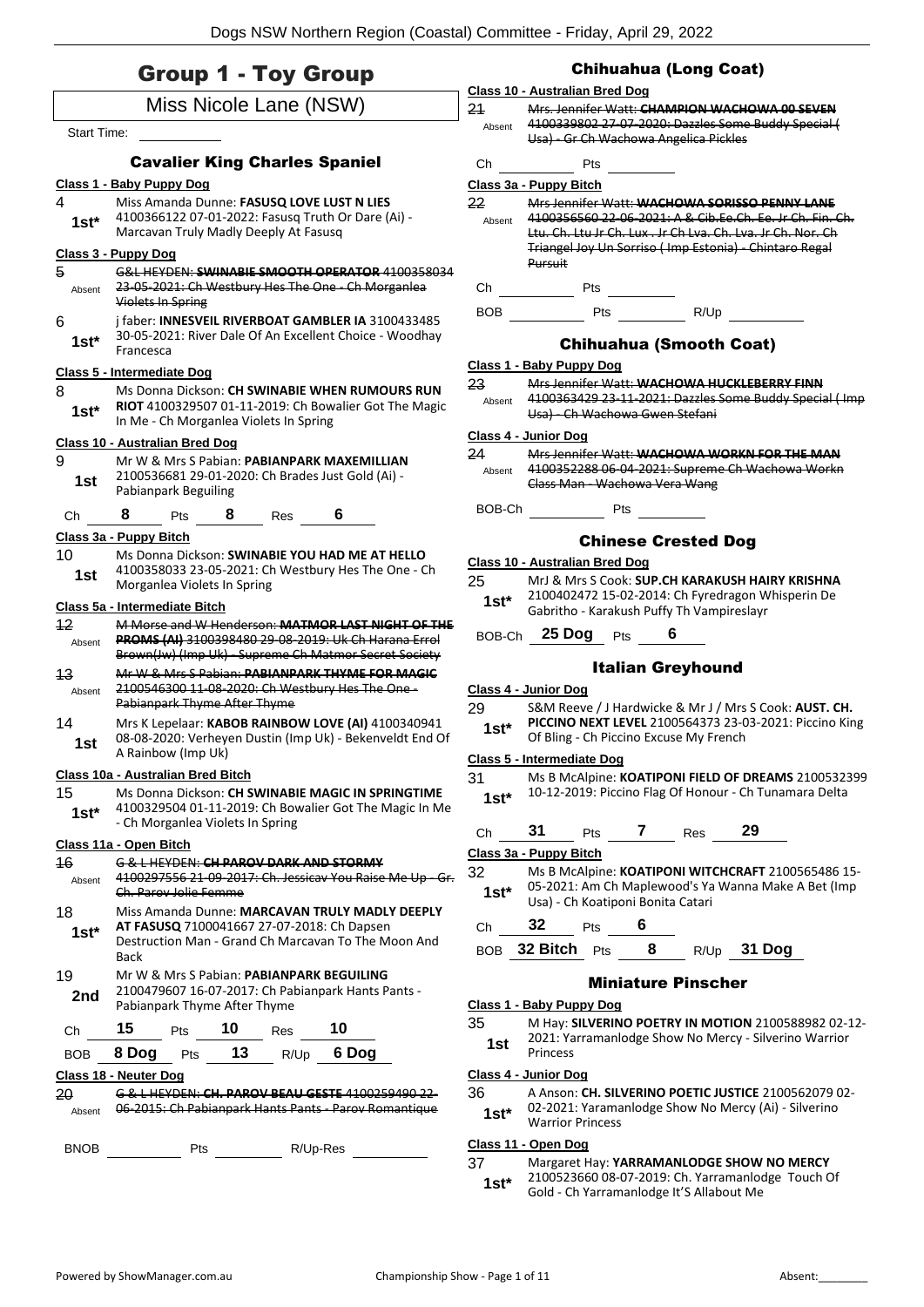| Ch            |                                                                                                                                          |                               | <b>37</b> Pts <b>7</b>           | Res                    | - 36                                                                                                                                                    |  |  |  |  |  |
|---------------|------------------------------------------------------------------------------------------------------------------------------------------|-------------------------------|----------------------------------|------------------------|---------------------------------------------------------------------------------------------------------------------------------------------------------|--|--|--|--|--|
|               | Class 1a - Baby Puppy Bitch                                                                                                              |                               |                                  |                        |                                                                                                                                                         |  |  |  |  |  |
| 38<br>1st*    | M Hay: SILVERINO POETIC RTHYM 2100580984 02-12-<br>2021: Yarramanlodge Show No Mercy (Ai) - Silverino<br><b>Warrior Princess</b>         |                               |                                  |                        |                                                                                                                                                         |  |  |  |  |  |
|               | Class 5a - Intermediate Bitch                                                                                                            |                               |                                  |                        |                                                                                                                                                         |  |  |  |  |  |
| 39<br>Absent  | Margaret Hay: SILVERINO ZIGGY STARDUST 2100551679<br>02-10-2020: Yarramanlodge Show No Mercy (Ai) - Silverino<br>Lil Red Riding Hood     |                               |                                  |                        |                                                                                                                                                         |  |  |  |  |  |
|               | Class 10a - Australian Bred Bitch                                                                                                        |                               |                                  |                        |                                                                                                                                                         |  |  |  |  |  |
| 40<br>1st*    | Margaret Hay: YARRAMANLODGE BLACK VELVET<br>2100523661 08-07-2019: Ch.Yarramanlodge Touch Of Gold<br>- Ch Yarramanlodge It'S Allabout Me |                               |                                  |                        |                                                                                                                                                         |  |  |  |  |  |
| Ch            | 40                                                                                                                                       | Pts                           | 6                                | Res                    |                                                                                                                                                         |  |  |  |  |  |
| <b>BOB</b>    | 37 Dog                                                                                                                                   | Pts                           | 8.                               |                        | R/Up 40 Bitch                                                                                                                                           |  |  |  |  |  |
|               |                                                                                                                                          |                               | <b>Papillon</b>                  |                        |                                                                                                                                                         |  |  |  |  |  |
|               | Class 10 - Australian Bred Dog                                                                                                           |                               |                                  |                        |                                                                                                                                                         |  |  |  |  |  |
| 41<br>1st*    |                                                                                                                                          |                               |                                  |                        | Mrs. D. Burrows & Ms. R. Hordern: CLOCKWORK MAN OF<br>THE MOMENT 2100565831 04-06-2021: Supreme Ch.<br>Birikino Victory Dance - Clockwork Mulberry Silk |  |  |  |  |  |
| Ch            | 41                                                                                                                                       | Pts                           | 6                                |                        |                                                                                                                                                         |  |  |  |  |  |
|               | Class 5a - Intermediate Bitch                                                                                                            |                               |                                  |                        |                                                                                                                                                         |  |  |  |  |  |
| 43            |                                                                                                                                          |                               |                                  |                        | Mrs. D. Burrows & Ms. R. Hordern: CLOCKWORK                                                                                                             |  |  |  |  |  |
| 1st*          |                                                                                                                                          |                               | Harry - Wellabella Light My Soul |                        | <b>MULBERRY SILK</b> 2100520954 20-05-2019: Clockwork Prince                                                                                            |  |  |  |  |  |
| Ch            | 43                                                                                                                                       | <b>Pts</b>                    | 6                                |                        |                                                                                                                                                         |  |  |  |  |  |
| BOB           |                                                                                                                                          |                               |                                  |                        | 43 Bitch Pts 7 R/Up 41 Dog                                                                                                                              |  |  |  |  |  |
|               |                                                                                                                                          |                               |                                  |                        |                                                                                                                                                         |  |  |  |  |  |
|               |                                                                                                                                          |                               |                                  | <b>Tibetan Spaniel</b> |                                                                                                                                                         |  |  |  |  |  |
|               | Class 1 - Baby Puppy Dog                                                                                                                 |                               |                                  |                        |                                                                                                                                                         |  |  |  |  |  |
| 44            |                                                                                                                                          |                               |                                  |                        | Ms Christine Marsh: PALMSHELL MASK ON MASK OFF<br>2100579056 13-01-2022: Palmshell Chai Latte - Palmshell                                               |  |  |  |  |  |
| $1st*$        | <b>Be Witched</b>                                                                                                                        |                               |                                  |                        |                                                                                                                                                         |  |  |  |  |  |
|               | Class 5 - Intermediate Dog                                                                                                               |                               |                                  |                        |                                                                                                                                                         |  |  |  |  |  |
| 45            |                                                                                                                                          |                               |                                  |                        | Miss Nicole Reynolds: ACACIAHILL DEVIL MAY CARE                                                                                                         |  |  |  |  |  |
| 1st           |                                                                                                                                          |                               |                                  |                        | 2100523868 19-06-2019: Ch Kydron Dashing Prince - Ch                                                                                                    |  |  |  |  |  |
|               |                                                                                                                                          |                               | Tyju Duchess Of Chenrezi         |                        |                                                                                                                                                         |  |  |  |  |  |
| Ch            | 45                                                                                                                                       | Pts                           | 6                                |                        |                                                                                                                                                         |  |  |  |  |  |
|               | Class 4a - Junior Bitch                                                                                                                  |                               |                                  |                        |                                                                                                                                                         |  |  |  |  |  |
| 46            |                                                                                                                                          |                               |                                  |                        | Miss Nicole Reynolds: ACACIAHILL AIN'T SHE SWEET<br>2100559502 06-03-2021: Acaciahill Devil May Care -                                                  |  |  |  |  |  |
| 1st*          |                                                                                                                                          | <b>Acaciahill Gossip Girl</b> |                                  |                        |                                                                                                                                                         |  |  |  |  |  |
|               | Class 5a - Intermediate Bitch                                                                                                            |                               |                                  |                        |                                                                                                                                                         |  |  |  |  |  |
| 47            |                                                                                                                                          |                               |                                  |                        | Mrs Denise Wilson: WESTNTIB SUMMER LUVIN                                                                                                                |  |  |  |  |  |
| $1st*$        |                                                                                                                                          |                               | Ch Parkwell New Beginnings       |                        | 2100536441 26-02-2020: Ch Westntib Hey Buster Move -                                                                                                    |  |  |  |  |  |
|               | Class 10a - Australian Bred Bitch                                                                                                        |                               |                                  |                        |                                                                                                                                                         |  |  |  |  |  |
| 48            |                                                                                                                                          |                               |                                  |                        | Ms Christine Marsh: PALMSHELL PAINT TH STARS                                                                                                            |  |  |  |  |  |
| $1st^*$       |                                                                                                                                          |                               |                                  |                        | 2100534300 01-01-2020: Ch Kydron Dashing Prince - Ch                                                                                                    |  |  |  |  |  |
|               |                                                                                                                                          | Palmshell Triffuly Sweet      |                                  |                        |                                                                                                                                                         |  |  |  |  |  |
|               | <u> Class 11a - Open Bitch</u>                                                                                                           |                               |                                  |                        |                                                                                                                                                         |  |  |  |  |  |
| 49            |                                                                                                                                          |                               |                                  |                        | Mrs Denise Wilson: ACACIAHILL STANDIN OVATION<br>2100499713 20-06-2018: Tyju Great Gatsby - Ch Palmshell                                                |  |  |  |  |  |
| 1st*          | Truly Tri                                                                                                                                |                               |                                  |                        |                                                                                                                                                         |  |  |  |  |  |
| Ch            | 47                                                                                                                                       | Pts                           | 9                                | Res                    | 46                                                                                                                                                      |  |  |  |  |  |
| <b>BOB</b>    | 47 Bitch                                                                                                                                 | Pts                           | 10                               | R/Up                   | 45 Dog                                                                                                                                                  |  |  |  |  |  |
|               | Class 18 - Neuter Dog                                                                                                                    |                               |                                  |                        |                                                                                                                                                         |  |  |  |  |  |
| 51<br>$1st^*$ |                                                                                                                                          |                               | Up - Barrajy Spirit In The Sky   |                        | Mr BR & Mrs BJ Matthews: AUST SUPREME CH ATALAIR<br>DON QUIXOTE 4100241462 05-04-2014: Ch Tipalj All Fired                                              |  |  |  |  |  |
|               |                                                                                                                                          |                               |                                  |                        |                                                                                                                                                         |  |  |  |  |  |

BNOB **51 Dog** Pts **6** R/Up-Res

# Group 1 - Specials

| Best<br>Pts: 25 | <b>Cavalier King Charles Spaniel</b><br>8<br>Ms Donna Dickson: Ch Swinabie When Rumours Run Riot |
|-----------------|--------------------------------------------------------------------------------------------------|
| R/Up<br>Pts: 15 | 43<br><b>Papillon</b><br>Mrs. D. Burrows & Ms. R. Hordern: Clockwork Mulberry<br>Silk            |
| Baby            | 4<br><b>Cavalier King Charles Spaniel</b><br>Miss Amanda Dunne: Fasusg Love Lust N Lies          |
| <b>Puppy</b>    | 32<br>Italian Greyhound<br>Ms B McAlpine: Koatiponi Witchcraft                                   |
| Junior          | <b>Miniature Pinscher</b><br>36<br>A Anson: Ch. Silverino Poetic Justice                         |
| Inter           | <b>Cavalier King Charles Spaniel</b><br>8<br>Ms Donna Dickson: Ch Swinabie When Rumours Run Riot |
| Aus Br          | <b>Chinese Crested Dog</b><br>25<br>MrJ & Mrs S Cook: Sup.Ch KARAKUSH HAIRY KRISHNA              |
| Open            | <b>Miniature Pinscher</b><br>37<br>Margaret Hay: Yarramanlodge Show No Mercy                     |
|                 | <b>Neuter</b>                                                                                    |
| Best<br>Pts: 6  | <b>Tibetan Spaniel</b><br>51<br>Mr BR & Mrs BJ Matthews: Aust Supreme Ch Atalair Don<br>Quixote  |
| R/Up            |                                                                                                  |
| Finish          | Absent<br>11                                                                                     |

# Group 2 - Terrier Group

Ms Sharon Phegan (NSW)

Start Time:

#### American Staffordshire Terrier

| Class 1 - Baby Puppy Dog |  |  |  |  |
|--------------------------|--|--|--|--|
|                          |  |  |  |  |

- 52 Mr A Major Ms D Major: **KABERE WHEREIGOHUGO**
	- 4100364508 08-12-2021: Ch Firewalk Breakin The Rulez (Ai) - Ringmaster Ice Capuccino Imp Rom **1st\***

#### Fox Terrier (Smooth)

#### **Class 4 - Junior Dog**

54 N & L Rushforth: **WYNINEBAH AMERICAN GOTHIC (AI)** 2100563762 18-04-2021: Am Ch Bluestone Copyright - Ch Wyninebah Fultilt **1st\***

#### **Class 10 - Australian Bred Dog**

55 N & L Rushforth: **SUP CH WYNINEBAH HELTER SKELTER (AI)** 2100447479 23-02-2016: Nz Ch Aus Gr Ch Tamsam Jamies **1st**\* 2100447479 23-02-2016: Nz C<br>Choice - Ch Graebrook Jaydah

#### **Class 11 - Open Dog**

56 S Mepham / N & L Rushforth: **CH WYNINEBAH SUCCESSION (AI)** 2100535365 22-01-2020: Nz Ch Tamatea Free 1st\* (AI) 2100535365 22-01-2020: Nz Ch Tan<br>Spirit(Nzl) - Ch Wyninebah Maggie Mae

| Ch | 55 | Pts | 8 | Res | 54 |  |
|----|----|-----|---|-----|----|--|
|    |    |     |   |     |    |  |

#### **Class 4a - Junior Bitch**

#### 57 N & L Rushforth: **WYNINEBAH BLACK SABBATH (AI)**

2100563759 18-04-2021: Ch Bluestone Copyright - Ch Wyninebah Fultilt **1st**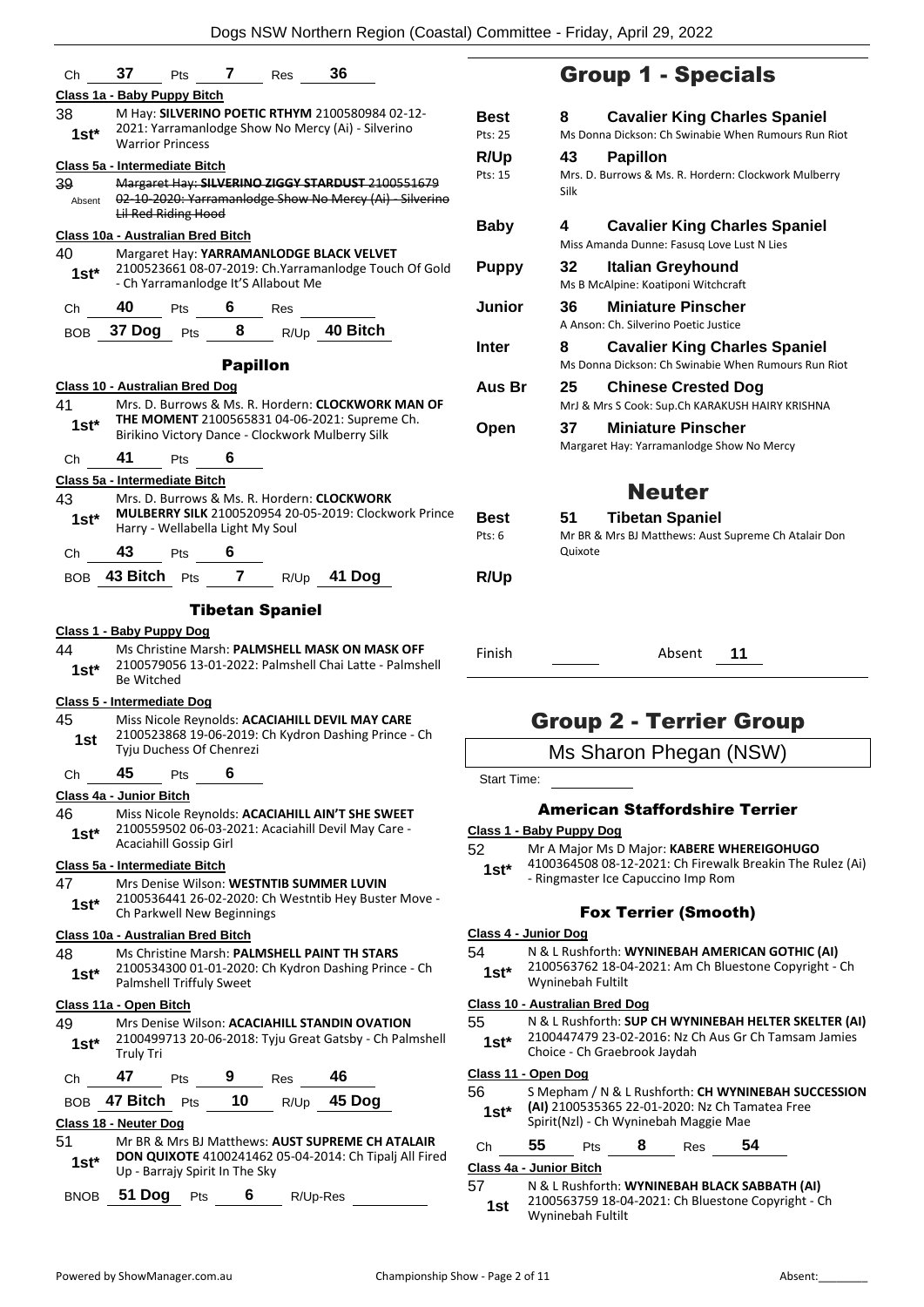|                                                                                                                   |                                       |     |                            |                                         |                                                                                                            |                                                   | Dogs NSW Northern Region (Coastal) Committee - Friday, April 29, 2022                                                                     |  |
|-------------------------------------------------------------------------------------------------------------------|---------------------------------------|-----|----------------------------|-----------------------------------------|------------------------------------------------------------------------------------------------------------|---------------------------------------------------|-------------------------------------------------------------------------------------------------------------------------------------------|--|
| Ch                                                                                                                | 57                                    | Pts | 6                          |                                         |                                                                                                            |                                                   | <b>Group 3 - Gundog Group</b>                                                                                                             |  |
| <b>BOB</b>                                                                                                        | 55 Dog Pts                            |     |                            |                                         | 9 R/Up 54 Dog                                                                                              |                                                   | Ms Sharon Phegan (NSW)                                                                                                                    |  |
|                                                                                                                   |                                       |     |                            | <b>Jack Russell Terrier</b>             |                                                                                                            | Start Time:                                       |                                                                                                                                           |  |
|                                                                                                                   | <b>Class 10 - Australian Bred Dog</b> |     |                            |                                         |                                                                                                            |                                                   | <b>Cocker Spaniel</b>                                                                                                                     |  |
| Mr C & Mrs A Tulk, Mr S Mills & Mr G J Butler & Miss B<br>58<br>Mills: CH WHATAJACK KING FISHER 2100532670 12-12- |                                       |     |                            |                                         | Class 4 - Junior Dog                                                                                       |                                                   |                                                                                                                                           |  |
| $1st*$                                                                                                            |                                       |     | Whatajack Whispering Magic |                                         | 2019: Irl Ch Aust Ch Krisbos Just Do It Irl Jun Ch (Imp Irl) - Ch                                          | 66<br>$1st*$                                      | Terri Smith: TSPARKLE ONYX PRINCE 4100345535 15-11-<br>2020: Cobalt Luck Of The Irish - Cobalt Scandalous Flirt                           |  |
|                                                                                                                   | BOB-Ch 58 Dog Pts                     |     |                            |                                         |                                                                                                            |                                                   |                                                                                                                                           |  |
|                                                                                                                   |                                       |     |                            | <b>Scottish Terrier</b>                 |                                                                                                            | 67                                                | Class 5 - Intermediate Dog<br>Denise Burke: CH MACDOLLY REMEMBER THE TIME                                                                 |  |
|                                                                                                                   | Class 11a - Open Bitch                |     |                            |                                         |                                                                                                            | Absent                                            | 4100337718 07-06-2020: Ch Royoni Back In Time (Ai) - Ch<br>Asuare Cant Keep A Secret                                                      |  |
| 59<br>$1st*$                                                                                                      |                                       |     |                            |                                         | Miss R Smith: KAISERDOM BEALACH 2100511847 29-11-<br>2018: Ch. Macaonghaus Tearlaidh - Ch. Kaiserdom Heart | Ch                                                | 66<br>$6$ Res<br>Pts                                                                                                                      |  |
|                                                                                                                   | <b>Breaker</b>                        |     |                            |                                         |                                                                                                            |                                                   | Class 1a - Baby Puppy Bitch                                                                                                               |  |
|                                                                                                                   | BOB-Ch 59 Bitch Pts 6                 |     |                            |                                         |                                                                                                            | 68                                                | Terri Smith: TSPARKLE FLIRTING VIXEN 4100364619 06-12-                                                                                    |  |
|                                                                                                                   |                                       |     |                            | <b>Staffordshire Bull Terrier</b>       |                                                                                                            | $1st*$                                            | 2021: Ch Bolwarra Inspire - Cobalt Scandalous Flirt                                                                                       |  |
|                                                                                                                   | Class 11a - Open Bitch                |     |                            |                                         |                                                                                                            |                                                   | Class 5a - Intermediate Bitch                                                                                                             |  |
| 61<br>$1st^*$                                                                                                     |                                       |     |                            | Mr A Major & Ms D Major: AUST CH KABERE | YAMADEMEGOFULLNINJA 4100327327 25-09-2019: Supch<br>Bustabones Try Whistling This - Ch Kabere Violets Girl | 70<br>$1st*$                                      | D Penman: CINDALY RHYTHM SPARKLE N SHINE<br>4100331426 20-12-2019: Ch Jayzander Soul Man At<br>Pencandy (Imp Uk) - Brayroan Rhythm N Soul |  |
|                                                                                                                   | BOB-Ch 61 Bitch Pts                   |     |                            |                                         |                                                                                                            |                                                   | Class 10a - Australian Bred Bitch                                                                                                         |  |
|                                                                                                                   |                                       |     |                            | <b>Tenterfield Terrier</b>              |                                                                                                            | 71<br>$1st*$                                      | D Penman: BRAYROAN RHYTHM N SOUL 4100299567 13-<br>11-2017: Ch Pencandy Done N Dusted - Brayroan Soul<br>Chance                           |  |
|                                                                                                                   | Class 5 - Intermediate Dog            |     |                            |                                         |                                                                                                            |                                                   | Class 11a - Open Bitch                                                                                                                    |  |
| 62<br>Absent                                                                                                      |                                       |     | Mygitano Dreamtime Gal     |                                         | Julie-Anne Marshall: MYGITANO DREAMTIME AT ULURU<br>2100521451 03-06-2019: Atenta The Lone Ranger -        | 72<br>$1st*$                                      | Terri Smith: COBALT SCANDALOUS FLIRT 4100304460 18-<br>03-2018: Ch Acvaal King Jedi - Cobalt Danish Scandal                               |  |
| Ch                                                                                                                |                                       | Pts |                            |                                         |                                                                                                            | Ch                                                | 71 Pts 8 Res 70                                                                                                                           |  |
|                                                                                                                   | Class 11a - Open Bitch                |     |                            |                                         |                                                                                                            |                                                   |                                                                                                                                           |  |
| 64                                                                                                                |                                       |     |                            |                                         | Julie-Anne Marshall: MYGITANO SITARA TAN 2100505748                                                        | $\mathbf{9}$<br>R/Up 70 Bitch<br>BOB 71 Bitch Pts |                                                                                                                                           |  |
|                                                                                                                   | Sunshine N Shadow                     |     |                            |                                         | Absent 03 09 2018: Wandandian Mischief Mrbanjo Mygitano                                                    | 73                                                | Class 18a - Neuter Bitch<br>Terri Davies: NEUT CH / SUPREME CH MACDOLLY                                                                   |  |
|                                                                                                                   | Ch Pts                                |     |                            |                                         |                                                                                                            | $1st^*$                                           | CANTSTOPTHISFEELING 4100225715 28-02-2013: Ch                                                                                             |  |
| <b>BOB</b>                                                                                                        | Pts                                   |     |                            | R/Up                                    |                                                                                                            |                                                   | Royoni Look For Me - Ch/Nz Ch Macdolly<br>Cantakemyeyesoffyou                                                                             |  |
|                                                                                                                   |                                       |     |                            |                                         |                                                                                                            |                                                   | BNOB 73 Bitch Pts 6 R/Up-Res                                                                                                              |  |
|                                                                                                                   |                                       |     |                            | <b>Group 2 - Specials</b>               |                                                                                                            |                                                   | <b>Cocker Spaniel (American)</b>                                                                                                          |  |
|                                                                                                                   |                                       |     |                            |                                         |                                                                                                            |                                                   | <b>Class 2 - Minor Puppy Dog</b>                                                                                                          |  |

- 74 Ms B McAlpine: **FARNSMERE STRIKE IT RICH** 3100438727 20-08-2021: Am Ch Scottfree Wizard Of Wall Street (Imp **1st**\* 20-08-2021: Am Ch Scottfree Wizard Of Wall<br>Usa) - Am Ch Silverhall Strike Back (Imp Usa)
	- BOB-Ch **74 Dog** Pts **6**

#### English Springer Spaniel

| Class 5a - Intermediate Bitch |
|-------------------------------|
|-------------------------------|

76 Mrs M & Miss T Whitfield: **CH FRAELIGHTE FROM HERE TO ETERNITY** 4100332461 19-01-2020: Ch Azudance On The Edge Of Glory - Fraelighte Frozen Dream (Ai) **1st\***

#### **Class 11a - Open Bitch**

- 77 K McGhie & J Huber: **OZDEZIGN INDULGENCE** 4100305487 03-04-2018: Ch Fraelighte Fly Me To The Moon (Imp Nz) - **1st**\* 03-04-2018: Ch Fraelig<br>Ch Ozdezign Hell Yeah
- BOB-Ch **76 Bitch** Pts **7** R/Up-Res **77 Bitch**

#### Golden Retriever

**Class 2 - Minor Puppy Dog** 78 D. McAllister: **WYSIWYG LET THERE BE CARNAGE (AI)** 4100363501 23-10-2021: Am. Gch Emery's Walk The Line **1st** <sup>4100363501 23-10-2021: Am. Gch Emery's Walk<br>At Cinamon Bay Dn - Wysiwyg If The Broom Fits</sup>

| Best      | <b>Fox Terrier (Smooth)</b><br>55                                                                         |
|-----------|-----------------------------------------------------------------------------------------------------------|
| Pts: 12   | N & L Rushforth: Sup Ch Wyninebah Helter Skelter (AI)                                                     |
| R/Up      | <b>Staffordshire Bull Terrier</b><br>61                                                                   |
| $P$ ts: 6 | Mr A Major & Ms D Major: Aust CH Kabere<br>Yamademegofullninja                                            |
| Baby      | American Staffordshire Terrier<br>52<br>Mr A Major Ms D Major: KABERE WHEREIGOHUGO                        |
| Junior    | <b>Fox Terrier (Smooth)</b><br>54<br>N & L Rushforth: Wyninebah American Gothic (AI)                      |
| Inter     |                                                                                                           |
| Aus Br    | <b>Fox Terrier (Smooth)</b><br>55<br>N & L Rushforth: Sup Ch Wyninebah Helter Skelter (AI)                |
| Open      | <b>Staffordshire Bull Terrier</b><br>61<br>Mr A Major & Ms D Major: Aust CH Kabere<br>Yamademegofullninja |
| Finish    | Absent<br>2                                                                                               |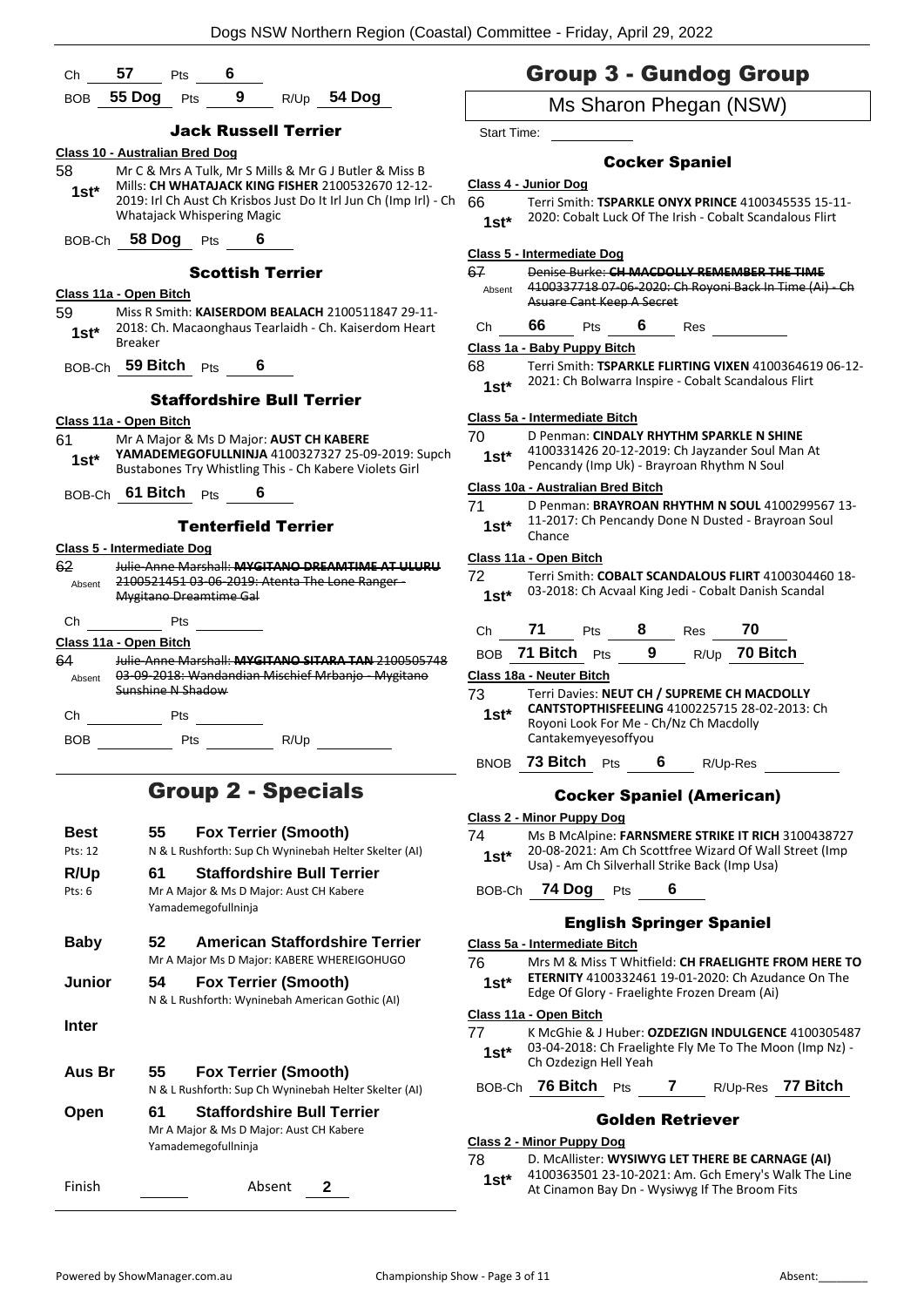| 79           | K. Shield, P. Landy, J. Shield, WA & KDL Vowell, L. Lowe:<br>ALUBYC MADAGASCAR AT AYAIMAH (AI) 4100362124 08- | Ch           | 93<br>Pts                                  |
|--------------|---------------------------------------------------------------------------------------------------------------|--------------|--------------------------------------------|
| 2nd          | 10-2021: Catequill Monkey Business (Imp Hun) - Alubyc                                                         |              | Class 1a - Baby Puppy Bitc                 |
|              | Gentlemen Preferblondes                                                                                       | 94           | Ms D E Travers: B                          |
|              | Class 3 - Puppy Dog                                                                                           | 2nd          | 2100578570 26-1<br>Ch Bonnsway Scul        |
| 80           | T & P Kurtz: PATERBETGOLD N MOOTHI ESTATE                                                                     | 95           | P Andrews: EDEN:                           |
| $1st^*$      | 4100357312 26-06-2021: Dobro Nightwatch - Paterbetgold<br>N Bunnamagoo                                        | $1st*$       | 2100576724 29-1                            |
|              |                                                                                                               |              | Edensundown Fire                           |
| 81           | Class 11 - Open Dog<br>A.Adamopoulos: SUP CH. WYSIWYG NOT A MOMENT TOO                                        |              | <u> Class 3a - Puppy Bitch</u>             |
| $1st*$       | MOON 4100301295 06-01-2018: Am. Ch/Can. Gr. Ch/                                                               | 96           | Ms D E Travers: B                          |
|              | Sup.Ch. Nautilus Great Barrier Reef @Online (Imp Usa) - Ch.<br>Wysiwyg First Time In Forever                  | $1st*$       | 20-05-2021: Ch Al<br><b>Endless Summer</b> |
| Ch           | 80<br>81<br>9<br>Pts<br>Res                                                                                   |              | Class 4a - Junior Bitch                    |
|              | Class 2a - Minor Puppy Bitch                                                                                  | 97           | P Grove: PUDDNC<br>04-04-2021: Ch. D       |
| 82           | Ms J Morgan: WYSIWYG NOTHIN BUT THE TRUTH                                                                     | 1st          | Freya                                      |
| 1st          | 4100360384 06-08-2021: Am.Ch.Am.Gr Ch.Br Emery's Walk                                                         |              | Class 11a - Open Bitch                     |
|              | The Line At Cinamon Bay (Imp Usa) - Topgeer I Auto Be In                                                      | 98           | Ms Kerrie Huxham                           |
|              | Pictures                                                                                                      | $1st*$       | 2100501665 14-0                            |
|              | Class 10a - Australian Bred Bitch                                                                             |              | Time (Imp Uk) - C                          |
| 83<br>Absent | Alexandria Martin & Georgia Melville: CH. GOLDMARTINI<br>OOPS I DIDIT AGAIN 4100342093 24 08 2020: Ch Wysiwyg | Сh           | 96<br>Pts                                  |
|              | The Thug - Ch Wysiwyg Incredible Story                                                                        | <b>BOB</b>   | 93 Dog<br>Pts                              |
| 84<br>Absent | <b>Heath Thomson: CH ASUARE EVER SO ROMANTIC</b><br>4100333540 13-02-2020: Serb/Mont Jnr Ch Golden            |              | Nova Scotia                                |
|              | Romance Dutch Storm (Imp Serbia) Ch Kaparla Give And                                                          |              |                                            |
|              | <b>Take</b>                                                                                                   |              | Class 5a - Intermediate Bitc               |
| 85           | T & P Kurtz: AUST CH PATERBETGOLD N BRAEWATTIE                                                                | 99<br>Absent | Ms D Olive: ADDA<br>2019: Grand Ch Li      |
| $1st^*$      | 4100321006 12-04-2019: Aust Ch Shogold Dark Knight -<br>Aust Ch Naragold Taltarni                             |              | Anasadatar San Fr                          |
|              | Class 11a - Open Bitch                                                                                        | BOB-Ch       | Pts                                        |
| 86           | Alexandria Martin & Georgia Melville: CH GOLDMARTINI                                                          |              | Class 18 - Neuter Dog                      |
| Absent       | <b>NOT THAT INNOCENT 4100342092 24 08 2020: Ch</b>                                                            | 101          | Ms D Olive: CH RI                          |
|              | Wysiwyg The Thug - Ch Wysiwyg Incredible Story                                                                | Absent       | 03-2018: Ch. Lidlri                        |
| 87           | Mrs. Karen Shield: WEMBURY TOP OF THE WORLD                                                                   |              | Up Cd Et                                   |
| 1st          | 4100317078 22-10-2018: Sequins Showdown (Imp Fin) -<br>Wembury Let Them Wonder                                | <b>BNOB</b>  | Pts                                        |
| Сh           | 85<br>82<br>8<br>Pts<br>Res                                                                                   |              |                                            |
| <b>BOB</b>   | 12<br>81 Dog<br>85 Bitch<br>R/Up<br>Pts                                                                       |              | Class 1a - Baby Puppy Bitc                 |
|              | Class 18a - Neuter Bitch                                                                                      | 102          | <b>Bromhund Kennel</b>                     |
| 88           | Alexandria Martin & Georgia Melville: NEUT CH                                                                 | $1st*$       | 11-2021: Ch Brom                           |
| Absent       | <b>GOLDMARTINI GET OFF MY KLOUD 5100096523 20-09-</b>                                                         |              | Image (Ai)                                 |
|              | 2016: Ch Goldmartini Say It Like It Is Goldmartini Playn By                                                   |              | Class 4a - Junior Bitch                    |
|              | My Rules                                                                                                      | 103          | Mrs E M Knox: AS<br>02-12-2020: Ch Ca      |
| BNOB         | Pts R/Up-Res                                                                                                  | $1st^*$      | Ashlaren Rock Lily                         |
|              | <b>Irish Setter</b>                                                                                           |              | Class 11a - Open Bitch                     |
|              |                                                                                                               | 104          | Mr C & Mrs A Tulk                          |
|              | Class 5a - Intermediate Bitch                                                                                 | $1st^*$      | 5100086489 05-0                            |
| 89           | Dr R Pacey & Mr F. McKechnie: EIREAN IT HAD TO BE YOU<br>(AI) 3100001719 19-07-2019: Sup.Ch. Shelomith Vice   |              | Baron - Ch Greyw                           |
| $1st*$       | Regent - Ch. Eirean Twelfth Of Never                                                                          |              | BOB-Ch 103 Bitch Pts                       |
|              | BOB-Ch 89 Bitch<br>6<br><b>Pts</b>                                                                            |              | Weima                                      |
|              |                                                                                                               |              | Class 5a - Intermediate Bitc               |
|              | <b>Labrador Retriever</b>                                                                                     | 105          | <b>Bromhund Kennel</b>                     |
|              | Class 4 - Junior Dog                                                                                          | $1st^*$      | <b>BROMHUND (LH)</b>                       |
| 90           | Ms D E Travers: <b>BONNSWAY ENDLESS LIGHT</b> 2100564563                                                      |              | Peri (Lh) - Ch Carn                        |
| $1st*$       | 20-05-2021: Ch Aliasa Light My Heart - Ch Bonnsway<br><b>Endless Summer</b>                                   |              | (Lh)                                       |
|              | Class 5 - Intermediate Dog                                                                                    |              | BOB-Ch 105 Bitch Pts                       |
| 91           | P Grove: SHARKENN TYRON 4100327662 05-10-2019:                                                                |              |                                            |
| Absent       | Caherciveen Landas Lochan Ora - Sharkenn Reiko                                                                |              | Welsh <b>S</b>                             |
|              |                                                                                                               |              | Class 18a - Neuter Bitch                   |
|              | <b>Class 10 - Australian Bred Dog</b>                                                                         | 106          | Miss Jenny Hampt                           |

93 Paulene Andrews: **EDENSUNDOWN FAIR PLAY** 2100560123 10-02-2021: Aust Ch Croftsway Downtown Boy Imp Nzl - Edensundown Hakuna Matata **1st\***

| Ch          | 93 | <b>Pts</b>                    | Res                                  | 90 |                                                                                                                |
|-------------|----|-------------------------------|--------------------------------------|----|----------------------------------------------------------------------------------------------------------------|
|             |    | Class 1a - Baby Puppy Bitch   |                                      |    |                                                                                                                |
| 94<br>2nd   |    | Ch Bonnsway Sculpture Of Time |                                      |    | Ms D E Travers: <b>BONNSWAY GOTA BEA PERFECT TIME</b><br>2100578570 26-11-2021: Sup Ch Bonnsway Perfect Time - |
| 95<br>$1e+$ |    |                               | P Andrews: EDENSUNDOWN SHADOW DANCER |    | 2100576724 29-11-2021: Ch. Joalbe To Hot To Handle -                                                           |

# e In The Sky

**ONNSWAY SUMMER HEART** 2100564564 liasa Light My Heart - Ch Bonnsway

**REEK AND ALL THAT JAZZ** 2100560804 egel All The Right Signs - Puddncreek

#### 98 Ms Kerrie Huxham: **WATELA BUTTERSCOTCH BONNET**

7-2018: Uk Sh Ch Ch Priorise Spending **Th Watela Sugar Plum** 

| Сh | чь                          |        |                  | es.       |                  |
|----|-----------------------------|--------|------------------|-----------|------------------|
|    | $\sim$ $\sim$ $\sim$ $\sim$ | $\sim$ | <i><u>ап</u></i> | <b>DU</b> | 000 <sub>2</sub> |

### BOB **93 Dog** Pts **10** R/Up **90 Dog**

### **Duck Tolling Retriever**

|              | Class 5a - Intermediate Bitch                                                                                                       |  |  |  |  |  |
|--------------|-------------------------------------------------------------------------------------------------------------------------------------|--|--|--|--|--|
| 99<br>Absent | Ms D Olive: ADDATOLL COCO CHANEL 2100522958 03 07<br>2019: Grand Ch Lidlriva Witchetty Grub Ccd Et - Ch<br>Anasadatar San Francisco |  |  |  |  |  |
| BOB-Ch       | R/Up-Res<br>Pts                                                                                                                     |  |  |  |  |  |
|              | Class 18 - Neuter Dog                                                                                                               |  |  |  |  |  |
| 401          | Mc D Olive: CH RIVACIDE THE HEAT IS ON 4100304302.22.                                                                               |  |  |  |  |  |

- 03-2018: Ch. Lidlriva Burn Baby Burn Ch. Firefrost All Fired
- R/Up-Res

#### Weimaraner

#### **Class 1a - Baby Puppy Bitch**

- 102 Bromhund Kennels: **BROMHUND CAN DO** 3100441080 22- 11-2021: Ch Bromhund Limitless - Ch Bromhund Exquisite
- **HLAREN WHOOPS A DAISY 2100553179** aarnmellis Bravo Ashlaren (Imp Nz) - Ch
- 
- **126 Mr CH BESKO COLLS MANY SPIRITS (AI)** 2-2015: Gr Ch Dual Ch (R) Besko Th Red  $ei$  Manhattan Transfer

### BOB-Ch **103 Bitch** Pts **7** R/Up-Res **104 Bitch**

#### **Iraner (longhair)**

**Is: CH GREYWEI X EXAMINE AT** 

- **BROMHUND (LH)** 9100012428 16-10-2020: Ch Bromhund Imellis Just Me For Greywei (Ai) (Imp Nzl)
- BOB-Ch **105 Bitch** Pts **6**

#### **Springer Spaniel**

- 106 Miss Jenny Hampton: **AUST .CH NEUTER CH RICOCHEZ**
- **ENFYS SIAN** 4100195608 07-02-2011: Aust Sup. Ch
- **1st\*** ENFYS SIAN 4100195608 07-02-2011: Aust Sup. Ch<br>Shandwick Raffles (Imp Uk) Aust Ch Goldmaid Dutch Treat

BNOB **106 Bitch** Pts **6**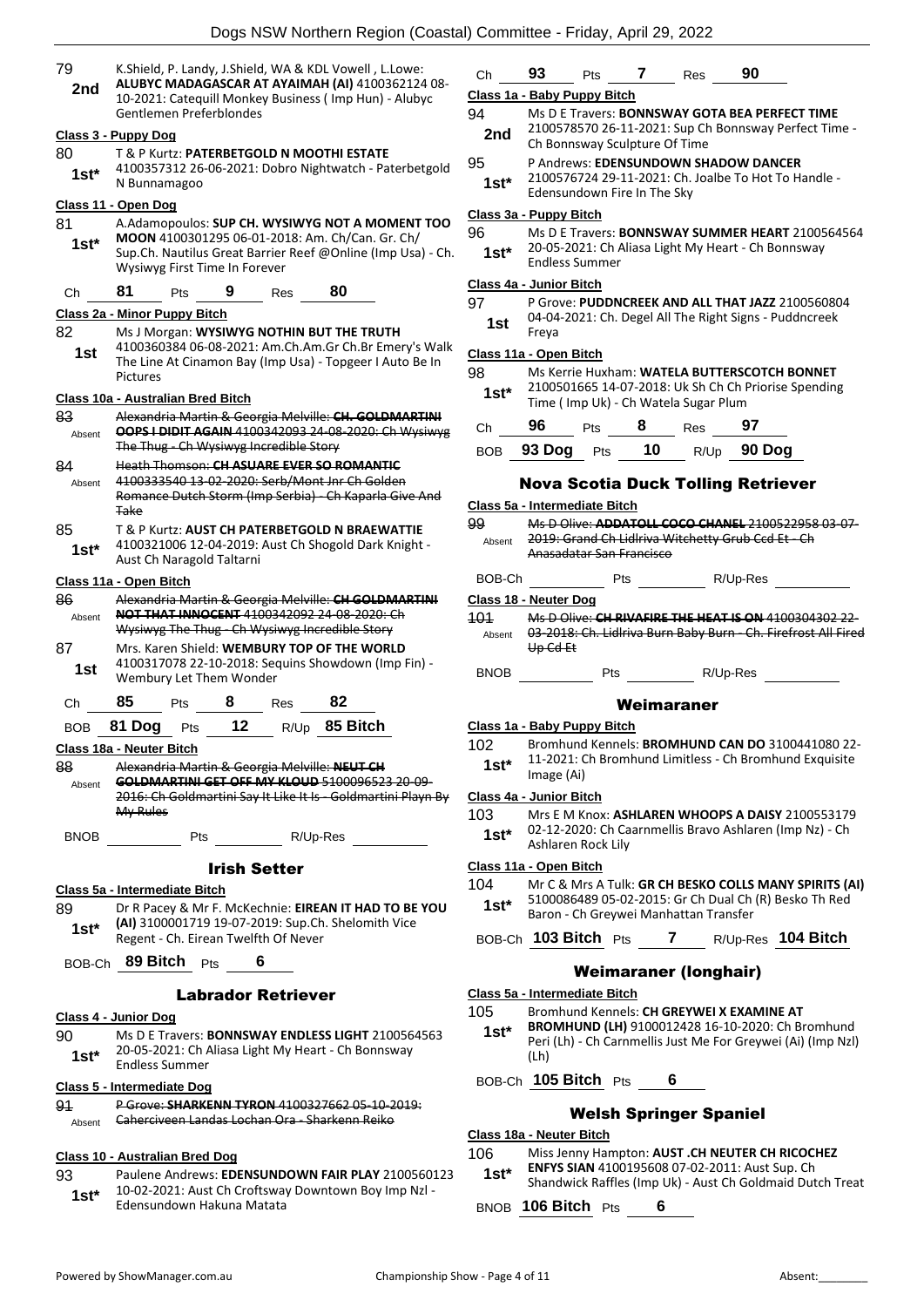# $G_{\text{max}} = 3 - 1$

|                        | <b>uroup J - opecials</b>                                                                                 |
|------------------------|-----------------------------------------------------------------------------------------------------------|
| Best<br>Pts: 25        | <b>Golden Retriever</b><br>81<br>A.Adamopoulos: Sup Ch. Wysiwyg Not A Moment too<br>Moon                  |
| <b>R/Up</b><br>Pts: 15 | <b>Labrador Retriever</b><br>93<br>Paulene Andrews: Edensundown Fair Play                                 |
| <b>Baby</b>            | Weimaraner<br>102<br>Bromhund Kennels: Bromhund Can Do                                                    |
| Minor                  | <b>Cocker Spaniel (American)</b><br>74<br>Ms B McAlpine: Farnsmere Strike It Rich                         |
| <b>Puppy</b>           | 80<br><b>Golden Retriever</b><br>T & P Kurtz: Paterbetgold N MOOTHI ESTATE                                |
| Junior                 | 103<br>Weimaraner<br>Mrs E M Knox: Ashlaren Whoops A Daisy                                                |
| Inter                  | 76<br><b>English Springer Spaniel</b><br>Mrs M & Miss T Whitfield: Ch Fraelighte From Here To<br>Eternity |
| Aus Br                 | <b>Labrador Retriever</b><br>93<br>Paulene Andrews: Edensundown Fair Play                                 |
| Open                   | <b>Golden Retriever</b><br>81<br>A.Adamopoulos: Sup Ch. Wysiwyg Not A Moment too<br>Moon                  |
|                        | <b>Neuter</b>                                                                                             |
| Best<br>Pts: 7         | <b>Cocker Spaniel</b><br>73<br>Terri Davies: Neut Ch / Supreme Ch Macdolly<br>CantStopThisFeeling         |
| R/Up                   | 106<br><b>Welsh Springer Spaniel</b><br>Miss Jenny Hampton: Aust .Ch Neuter Ch Ricochez Enfys<br>Sian     |
| Finish                 | Absent<br>8                                                                                               |

# Group 4 - Hound Group

Mr Myron Arthur (NSW)

Start Time:

#### Afghan Hound

#### **Class 1 - Baby Puppy Dog**

107 Heidi McKay: **LIJOLBA SPARTAN** 4100364128 18-11-2021: Ch. Juwain Simply Outrageous (Imp Nz) - Ch.Lijolba Raise **1st** Cn. Juwain Sim<br>Your Glass (Ai)

#### **Class 10 - Australian Bred Dog**

108 Jacky Harnett: **SUPREME CH TIANZE DIAMOND IN THE ROUGH** 4100312415 16-10-2018: Supreme Ch Field Ch **1st\*** ROUGH 4100312415 16-10-2018: Supreme Ch Field Ch<br>Tianze Mystify Me - Ch Doyen Time For Appal Piencream

### Ch **108** Pts **6**

#### **Class 1a - Baby Puppy Bitch**

109 Heidi McKay: **LIJOLBA HEARTLAND DREAM CATCHER** 4100364129 18-11-2021: Ch. Juwain Simply Outrageous (Imp Nz) - Ch.Lijolba Raise Your Glass (Ai) **1st\***

#### **Class 5a - Intermediate Bitch**

#### 111 Jacky Harnett: **CH. TIANZE RED HOT CHILLI KISSES**

4100338760 01-07-2020: Ch Tianze Diamond In The Rough - Grand Ch Calahorra Ava Gardner **1st\***

|         | Class 10a - Australian Bred Bitch                                                                                                                                        |  |
|---------|--------------------------------------------------------------------------------------------------------------------------------------------------------------------------|--|
|         | 113 Geri Doust: CH CALAHORRA LETS ALOPE 2100504001 18-<br>07-2018: Can Ch Charsada Let The Memorys Begin - Ch                                                            |  |
| 1st     | Calahorra Queens Ransom                                                                                                                                                  |  |
|         | Ch 111 Pts 7 Res 113                                                                                                                                                     |  |
|         | BOB 108 Dog Pts 8 R/Up 111 Bitch                                                                                                                                         |  |
|         | Class 18 - Neuter Dog                                                                                                                                                    |  |
|         | 114 Ms G Doust & Mrs J Harnett: NEUTER CH TIANZE BLOOD<br><b>1st*</b> DIAMOND 4100312414 16-10-2018: Sup.ChFch. Tianze<br>Mystify Me - Ch Doyen Time For Appal Piencream |  |
|         | BNOB 114 Dog Pts 6 R/Up-Res                                                                                                                                              |  |
|         | Azawakh                                                                                                                                                                  |  |
|         | Class 11 - Open Dog                                                                                                                                                      |  |
|         | 115 Lynda Dunn: CH. JUMADABEY QADIR JC 3100391263 28-                                                                                                                    |  |
|         | Absent 04 2019: Ch Eidi N'amanar I Ja Tan (Imp Pol) Ch<br>Jumadabey Ovezzane                                                                                             |  |
|         | BOB-Ch Pts                                                                                                                                                               |  |
|         | <b>Basenji</b>                                                                                                                                                           |  |
|         | Class 3a - Puppy Bitch                                                                                                                                                   |  |
|         | 117 Helen Briggs: KITOKO WALK ON THE WILD SIDE                                                                                                                           |  |
|         | Absent 2100565893 05-07-2021: Ch Wazazi Playing With Fire - Ch<br>Nonaym Blue Arrows Othe Congo                                                                          |  |
|         | BOB-Ch Pts _                                                                                                                                                             |  |
|         |                                                                                                                                                                          |  |
|         | <b>Basset Hound</b>                                                                                                                                                      |  |
| 118     | <b>Class 10 - Australian Bred Dog</b>                                                                                                                                    |  |
|         | Mrs R Bing: CH LANDWELL BUSTER 2100470361 30-01-<br>2017: Sup.Ch.Beauchasseur Austin (Ai) - Ch Neut. Ch.                                                                 |  |
| $1st^*$ | <b>Beauchasseur Sweet Dreams</b>                                                                                                                                         |  |
|         | Ch 118 Pts 6                                                                                                                                                             |  |
|         | Class 5a - Intermediate Bitch                                                                                                                                            |  |
|         | 119 Mrs R Bing: CH. CAYUGARIDGE DORA 2100534491 02-01-<br>Absent 2020: Sup.Ch.Beauchasseur Austin (Ai) - Ch Beauchasseur                                                 |  |
|         | Fru Choc                                                                                                                                                                 |  |
|         | Ch Pts                                                                                                                                                                   |  |
| BOB.    | <b>118 Dog</b><br>6<br>Pts<br>R/Up                                                                                                                                       |  |
|         | <b>Beagle</b>                                                                                                                                                            |  |
|         | Class 4 - Junior Dog                                                                                                                                                     |  |
| 120     | J & R Cook: CH LUNARS JIMMY NEUTRON 4100346201 25-                                                                                                                       |  |
| $1st*$  | 11-2020: Am Gr Ch Red Americana Kempinski At Argyle<br>(Imp Usa) - Ch Karakush Luna Lovegood (Ai)                                                                        |  |
| Ch      | 120<br>6<br>Pts                                                                                                                                                          |  |
|         | Class 2a - Minor Puppy Bitch                                                                                                                                             |  |
| 121     | Beverly Finnigan: CEUGENT CLASSIC ROSE 2100575321 18-                                                                                                                    |  |
| Absent  | 10-2021: Beagelee Magnum Classic - Ceugent Aspra                                                                                                                         |  |
|         | Class 10a - Australian Bred Bitch                                                                                                                                        |  |
| 122     | J & R Cook: CH LUNARS ROXY ROCKET 4100346203 25-11-                                                                                                                      |  |
| $1st*$  | 2020: Am Gr Ch Red Americana Kempinski At Argyle (Imp<br>Usa) - Ch Karakush Luna Lovegood (Ai)                                                                           |  |
|         | Class 11a - Open Bitch                                                                                                                                                   |  |
| 123     | J & R Cook: CH LUNARS WHENU WISH UPON A STAR (AI)                                                                                                                        |  |
| $1st^*$ | 4100317924 09-02-2019: Am Ch Ha-Pennys Too Much<br>Trouble - Ch Karakush Luna Lovegood (Ai)                                                                              |  |
| Сh      | 123<br>7<br>122<br>Pts<br>Res                                                                                                                                            |  |

BOB **123 Bitch** Pts **8** R/Up **120 Dog**

#### Dachshund Miniature (Long Haired)

#### **Class 5 - Intermediate Dog**

126 Mrs C Brooke: **EMAY DIGBY DOES IT** 2100549154 29-08- 1st\* 2020: Ch Westpriors Wraffles - Ch Zyzeal Soul Sister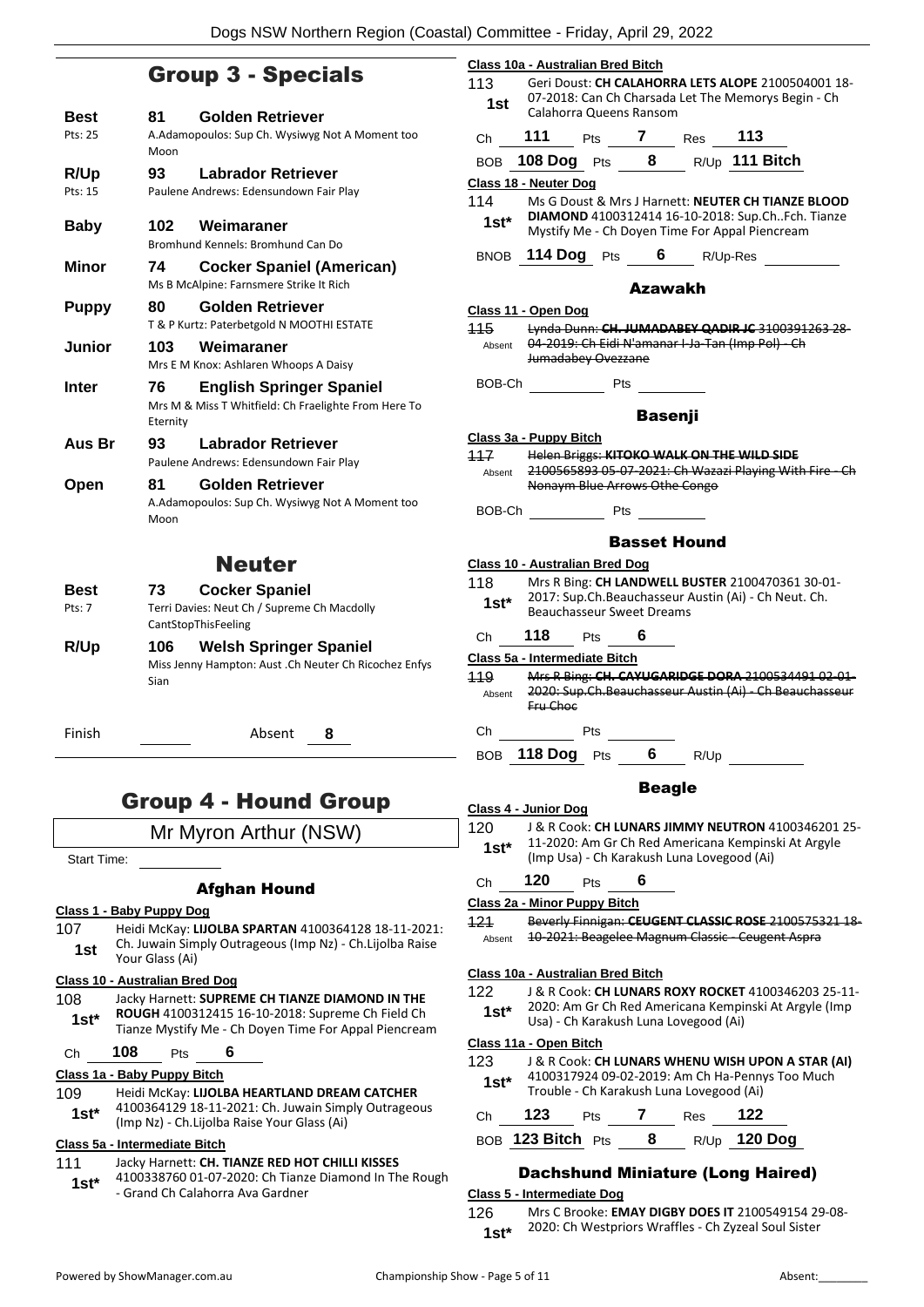| 126<br>6<br>Pts<br>Ch                                                                                                                                                                                                                          | Pts<br>Ch                                                                                                                                                                                  |
|------------------------------------------------------------------------------------------------------------------------------------------------------------------------------------------------------------------------------------------------|--------------------------------------------------------------------------------------------------------------------------------------------------------------------------------------------|
| Class 10a - Australian Bred Bitch                                                                                                                                                                                                              | Pts<br>R/Up<br><b>BOB</b>                                                                                                                                                                  |
| 128<br>Mrs C Brooke: ZYZEAL AMBER LIGHTS 2100482136 27-07-<br>2017: Ch Zyzeal Mistery Flight - Ch Zyzeal Soul Sister<br>$1st*$                                                                                                                 | <b>Whippet</b>                                                                                                                                                                             |
|                                                                                                                                                                                                                                                | Class 4 - Junior Dog                                                                                                                                                                       |
| 128<br>6<br>Pts<br>Ch<br>126 Dog $Pts$ 7<br>$R/Up$ 128 Bitch<br><b>BOB</b>                                                                                                                                                                     | 147<br>Mr T Mrs K Cooney: JETAIME THUNDERSTRUCK BY THOR<br>(AI) 4100350081 05-02-2021: Sup Ch Shalique Noble High<br>$1st*$<br>Flyer - Ch Debrignac Jeanne De Clisson                      |
| <b>Dachshund Miniature (Wire Haired)</b>                                                                                                                                                                                                       | 147<br>6<br>Pts<br>Ch                                                                                                                                                                      |
| <b>Class 10 - Australian Bred Dog</b>                                                                                                                                                                                                          | Class 2a - Minor Puppy Bitch                                                                                                                                                               |
| 134<br>Ms. L. Dunn: CH. FAYREWYRE MR WINX 4100316679 17-<br>Exclude from 12-2018: Ch. Fayrewyre Celtic Warrior - Ch. Fayrewyre<br>points -<br>Touched By An Angel<br>Withdrawn                                                                 | 150<br>T & K Cooney: SHALIQUE AS TIME GOES BY 4100363354<br>12-10-2021: Ch Pressage Parker - Sup Ch Shalique High<br>$1st^*$<br>Responce                                                   |
| Class 11 - Open Dog                                                                                                                                                                                                                            | Class 5a - Intermediate Bitch                                                                                                                                                              |
| Ms. L. Dunn: CH. FAYREWYRE SORCERER 4100294215 27-<br>135<br>Exclude from 06-2017: Aust. Ch. Skowronek Red Horses (Imp Pol) -<br>points -<br>Benzden Anais Anais (Imp Uk)<br>Withdrawn                                                         | 152<br>Mr T Mrs K Cooney: SHENKHAN SOUND OF THE SUN AT<br>SHALIQUE (IMP NZ) 00439-2021 15-10-2020: Nz Ch<br>$1st^*$<br>Shenkhan Four Seasons - Shalique Sunshine At Shenkhan<br>(Imp Aust) |
| Ch<br>Pts<br>Res                                                                                                                                                                                                                               | Class 10a - Australian Bred Bitch                                                                                                                                                          |
| Class 1a - Baby Puppy Bitch<br>136<br>Mrs A D Johnson: AASHEERDAC UNSER YETTA 2100575988<br>26-11-2021: Ch. Norbert Des Trois Mages De Paladine (Imp                                                                                           | <b>453</b><br>Ms J Hall & Mrs AEE Curran: CH CHAKRATA POLLY<br>WHERESYA DOLLY IC 5100104446 26-12-2017: Ch Alltalk<br>Absent<br>Wild Irish Heart - Ch Chakrata Tart With The Cart          |
| $1st*$<br>Fra) - Ch. Tarrangower Tamagoza                                                                                                                                                                                                      | 150<br>152<br>7<br>Pts<br>Res<br>Ch                                                                                                                                                        |
| Class 3a - Puppy Bitch                                                                                                                                                                                                                         | 8<br>R/Up 150 Bitch<br><b>BOB 147 Dog</b><br>Pts                                                                                                                                           |
| 137<br>Mr. D. McKay & Ms. L. Dunn: TARRANGOWER THISTLE                                                                                                                                                                                         | Class 18a - Neuter Bitch                                                                                                                                                                   |
| Exclude from 2100565658 03-05-2021: Ch. Fayrewyre Columba Of Iona -<br>points -<br>Ch. Tarrangower Tiburtini<br>Withdrawn                                                                                                                      | 154<br>Ms J Hall: NEUT. GRAND CH. CALAHORRA SUN LIZARD ET.<br>2100367853 15-08-2012: Ch. Calahorra The Sun Also Rises<br>Absent<br>Ch. Calahorra Spotted Mist                              |
| Class 5a - Intermediate Bitch<br>138<br>Mrs A D Johnson: CH.AASHEERDAC UNSER ZELDA<br>2100548336 21-08-2020: Ch. Elphyn Imago - Ch.<br>$1st*$<br>Tarrangower Tamagoza                                                                          | R/Up-Res<br><b>BNOB</b><br>Pts                                                                                                                                                             |
| Class 11a - Open Bitch<br>139<br>Ms. L. Dunn: CH.FAYREWYRE BEWITCHED 4100294217 27-<br>Exclude from 06-2017: Aust.Ch. Skowronek Red Horses (Imp Pol) -<br>points -<br>Benzden Anais Anais(Imp Uk)<br>Withdrawn<br>138<br>6<br>Ch<br>Pts<br>Res |                                                                                                                                                                                            |
| BOB 138 Bitch Pts 6 R/Up                                                                                                                                                                                                                       |                                                                                                                                                                                            |
| Greyhound                                                                                                                                                                                                                                      |                                                                                                                                                                                            |
| Class 11 - Open Dog                                                                                                                                                                                                                            |                                                                                                                                                                                            |
| 140<br>Heidi McKay: AUST CH.XILONE INCOGNITO 3100366340<br>22-10-2017: Aust Ch.Xilone Eye Of The Tiger - Aust.Ch.Estet<br>$1st^*$<br>Classic Kindness (Imp Est)                                                                                |                                                                                                                                                                                            |
| BOB-Ch 140 Dog Pts 6                                                                                                                                                                                                                           |                                                                                                                                                                                            |
| <b>Rhodesian Ridgeback</b>                                                                                                                                                                                                                     |                                                                                                                                                                                            |
| Class 3 - Puppy Dog                                                                                                                                                                                                                            |                                                                                                                                                                                            |
| 142<br>Rachel Charters: MATALKO THE PERFECT BLEND (AI)<br>Absent 3100432572 12-06-2021: Grand Ch Riginal Turn The Page<br>(Ai) Et - Ch Ujamaa Dolce Gabbana                                                                                    |                                                                                                                                                                                            |
| BOB-Ch Pts                                                                                                                                                                                                                                     |                                                                                                                                                                                            |
| <b>Saluki</b>                                                                                                                                                                                                                                  |                                                                                                                                                                                            |
| <b>Class 4 - Junior Dog</b>                                                                                                                                                                                                                    |                                                                                                                                                                                            |
| 144<br>Lynda Dunn: CH. ULMARAH GAA 4100345909 23-11-2020:<br>Absent Irl.Ch. Irl. Jun Ch. Ulmarra Naa Ch. Itsozi Ulmarra's Jewel                                                                                                                |                                                                                                                                                                                            |
|                                                                                                                                                                                                                                                |                                                                                                                                                                                            |
| Class 10a - Australian Bred Bitch                                                                                                                                                                                                              |                                                                                                                                                                                            |
| Lynda Dunn: CH. ITSOZI ULMARRA'S JEWEL JC 2100484766<br>145                                                                                                                                                                                    |                                                                                                                                                                                            |
| Absent 09-10-2017: Sup. Ch. Padtheway Its Your Shout - Sup. Ch.<br>Taejaan Jewel O The Nile                                                                                                                                                    |                                                                                                                                                                                            |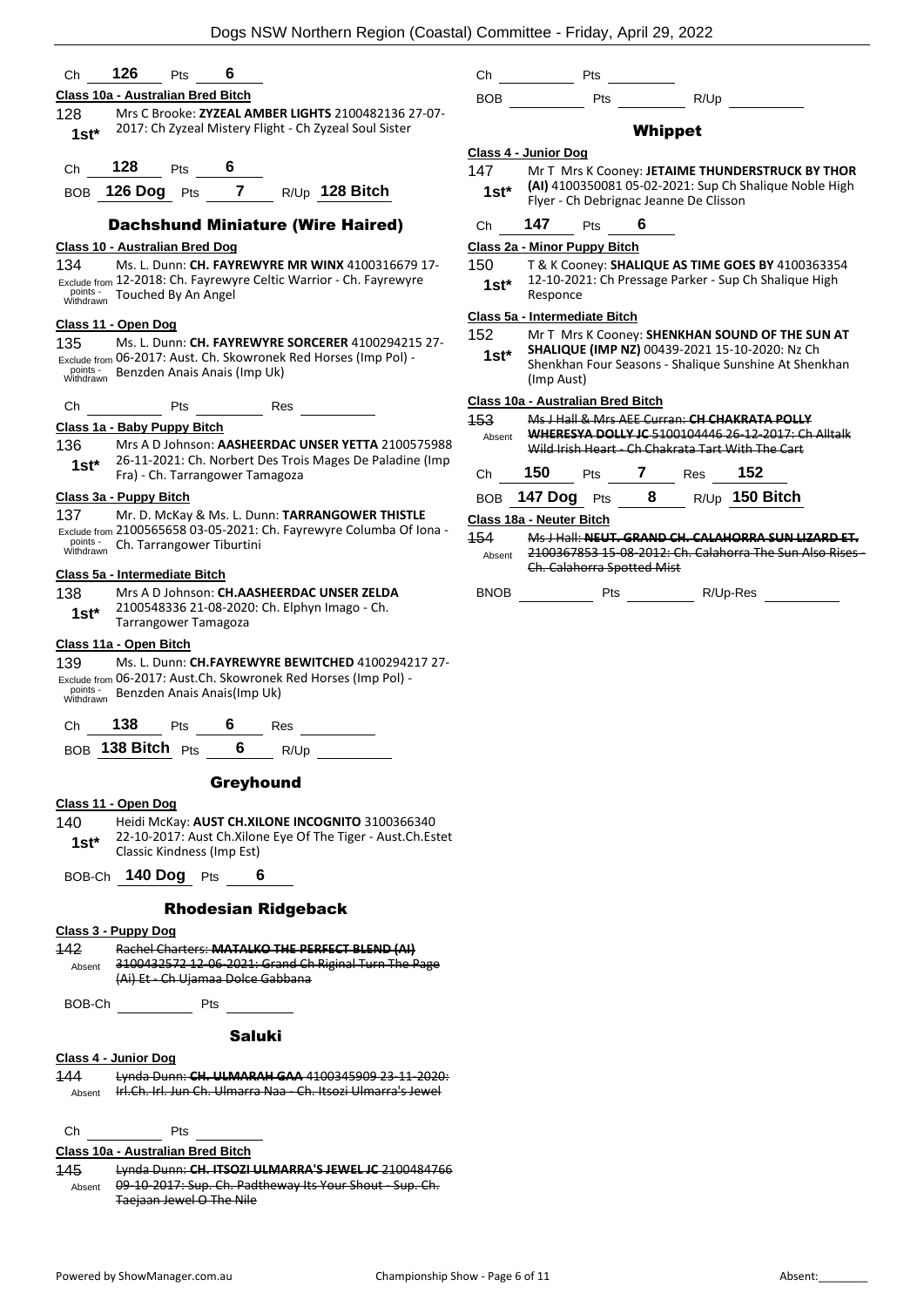# Group 4 - Specials

| <b>Best</b>        | 108<br><b>Afghan Hound</b>                                                                            |
|--------------------|-------------------------------------------------------------------------------------------------------|
| Pts: 19            | Jacky Harnett: Supreme Ch Tianze Diamond in the Rough                                                 |
| R/Up               | 123<br><b>Beagle</b>                                                                                  |
| Pts: 9             | J & R Cook: Ch Lunars WhenU Wish Upon A Star (AI)                                                     |
|                    |                                                                                                       |
| <b>Baby</b>        | 109<br><b>Afghan Hound</b>                                                                            |
|                    | Heidi McKay: Lijolba Heartland Dream Catcher                                                          |
| <b>Minor</b>       | 150<br>Whippet                                                                                        |
|                    | T & K Cooney: Shalique As Time Goes By                                                                |
| <b>Puppy</b>       |                                                                                                       |
|                    |                                                                                                       |
| Junior             | 120<br><b>Beagle</b>                                                                                  |
|                    | J & R Cook: CH Lunars Jimmy Neutron                                                                   |
| <b>Inter</b>       | 111<br>Afghan Hound                                                                                   |
|                    | Jacky Harnett: Ch. Tianze Red Hot Chilli Kisses                                                       |
| Aus Br             | 108<br><b>Afghan Hound</b>                                                                            |
|                    | Jacky Harnett: Supreme Ch Tianze Diamond in the Rough                                                 |
| Open               | 123<br><b>Beagle</b>                                                                                  |
|                    | J & R Cook: Ch Lunars WhenU Wish Upon A Star (AI)                                                     |
|                    |                                                                                                       |
|                    | <b>Neuter</b>                                                                                         |
| Best               | <b>Afghan Hound</b><br>114.                                                                           |
| Pts: 6             | Ms G Doust & Mrs J Harnett: Neuter Ch Tianze Blood                                                    |
|                    | Diamond                                                                                               |
| R/Up               |                                                                                                       |
|                    |                                                                                                       |
|                    |                                                                                                       |
|                    |                                                                                                       |
| Finish             | Absent<br>9                                                                                           |
|                    |                                                                                                       |
|                    |                                                                                                       |
|                    |                                                                                                       |
|                    | Group 5 - Working Dog Group                                                                           |
|                    | Mr Myron Arthur (NSW)                                                                                 |
| <b>Start Time:</b> |                                                                                                       |
|                    |                                                                                                       |
|                    | <b>Australian Cattle Dog</b>                                                                          |
|                    | Class 5 - Intermediate Dog                                                                            |
| 156                | Wayne Carter: WAYKREST RAGING BULL 4100340856 22-<br>08-2020: Aust Ch Waykrest Cutting Edge - Aust Ch |
| $1st*$             | <b>Waykrest Show Time</b>                                                                             |
|                    |                                                                                                       |

#### **Class 11 - Open Dog**

| 157<br>$1st*$ | Wayne Carter: AUST CH WAYKREST SILVER SAM<br>4100312039 25-09-2018: Aust Ch Waykrest Cutting Edge -<br>Gr Ch Waykrest Mirror Magic |            |  |     |     |  |
|---------------|------------------------------------------------------------------------------------------------------------------------------------|------------|--|-----|-----|--|
| Ch            | 157                                                                                                                                | <b>Pts</b> |  | Res | 156 |  |

# **Class 10a - Australian Bred Bitch**

#### 158 Wayne Carter: **AUST CH WAYKREST SHOW TIME** 4100317270 15-02-2019: Sup Ch Waykrest Hot Assassin - **1st**\* 4100317270 15-02-2019:<br>Ch Waykrest Servin Time

Ch **158** Pts **6**

#### BOB **157 Dog** Pts **8** R/Up **158 Bitch**

#### Australian Kelpie

#### **Class 10a - Australian Bred Bitch**

159 Mandy Sansom: **CALLICOMA MADAME ROUGE TK.S** 2100506156 26-10-2018: Vickulas Willy Wonka - Ch Callicoma Fancy Nancy **1st\***

#### BOB-Ch **159 Bitch** Pts **6** Australian Shepherd **Class 10 - Australian Bred Dog** 160 P Andrews: **EDENSUNDOWN MASTERMIND** 2100561902 28-02-2021: Cuebiyar For The Fallen (Ai) - Multi Ch.Spa. Jr Ch.Prt. Jr Ch.Prt.Ch.Int.Ch. D'azumoon A Love Affair (Imp Prt) **1st\*** Ch **160** Pts **6 Class 2a - Minor Puppy Bitch** 161 B West & T Thomas: **OCHAYE ADDICTED TO LOVE** 4100362634 02-10-2021: Ch Dizzy Marble Hot As Fire (N/B) Imp Ukr - Ch Ochaye When Magic Happens **1st\* Class 4a - Junior Bitch** 162 P Andrews: **EDENSUNDOWN INDI ROSE** 2100561903 28- 02-2021: Cuebiyar For The Fallen (Ai) - Int.Ch Prt. Jr Ch. Prt Ch. Spa. Jr Ch. Ch. Dazumoon A Love Affair Multi Ch. (Imp Prt) **1st\*** Ch **162** Pts **7** Res **161** BOB **160 Dog** Pts **8** R/Up **162 Bitch** Bearded Collie **Class 4 - Junior Dog** 163 JANET GOODWIN: **BANDILEA SKIES THE LIMIT** 3100424407 22-01-2021: Honeytaste Mr Tag Heuer Of Tanglehood (Imp **1st**\* **22-01-2021: Honeytaste r**<br>Zaf) - Colard Alyssa Healy BOB-Ch **163 Dog** Pts **6** Border Collie **Class 5 - Intermediate Dog** 164 B & S Granzin: **NAKIVA WYNTA FIRE** 2100545216 14-07- Absent 2020: Ch Nakiva Wynta Dream - Nakiva Dreaming Fire **Class 10 - Australian Bred Dog** 165 T & J Baldwin: **CH YARRANCOLY POWER BROKER** 2100537374 04-03-2020: Sup Ch Allclarity Diamond Broker (Ai) - Ch Yarrancoly Wild N Wicked **1st\*** Ch **165** Pts **6** Res **Class 1a - Baby Puppy Bitch** 166 T & J Baldwin: **YARRANCOLY RAIN ON UR PARADE** 2100575362 31-10-2021: Ch Yarrancoly Man On A Mission - Yarrancoly Shake It Off **1st\* Class 5a - Intermediate Bitch** 167 T & J Baldwin: **YARRANCOLY RISE TO POWER** 2100537375 04-03-2020: Sup Ch Allclarity Diamond Broker (Ai) - Ch Yarrancoly Wild N Wicked **1st\* Class 10a - Australian Bred Bitch** 168 B & S Granzin: **NAKIVA DENALI DREAMS** 2100515147 09- 02-2019: Ch Cannyben Locked N Loaded - Ch Nakiva Snow 1st U<sub>2-2019</sub> Ch **167** Pts **7** Res **168** BOB **165 Dog** Pts **8** R/Up **167 Bitch** Shetland Sheepdog **Class 11 - Open Dog** 169 Ms Y Taylor & Miss L Keen: **CH.SHARNDAH ITS TIME TO PARTY** 2100489811 07-01-2018: Ch Louanda Dare To Differ - Ch Aerten Speak To The Paw **1st\***

#### **Class 1a - Baby Puppy Bitch**

170 Ms KJ Lutzow: **TESSKATEL PEGGIE SUE** 4100365578 29-12- 2021: Tesskatel Rockabilly Rebel - Aust Ch Mallaraba 1st<sup>\*</sup> <sup>2021:16</sup><br>Mystery

BOB-Ch **169 Dog** Pts **6**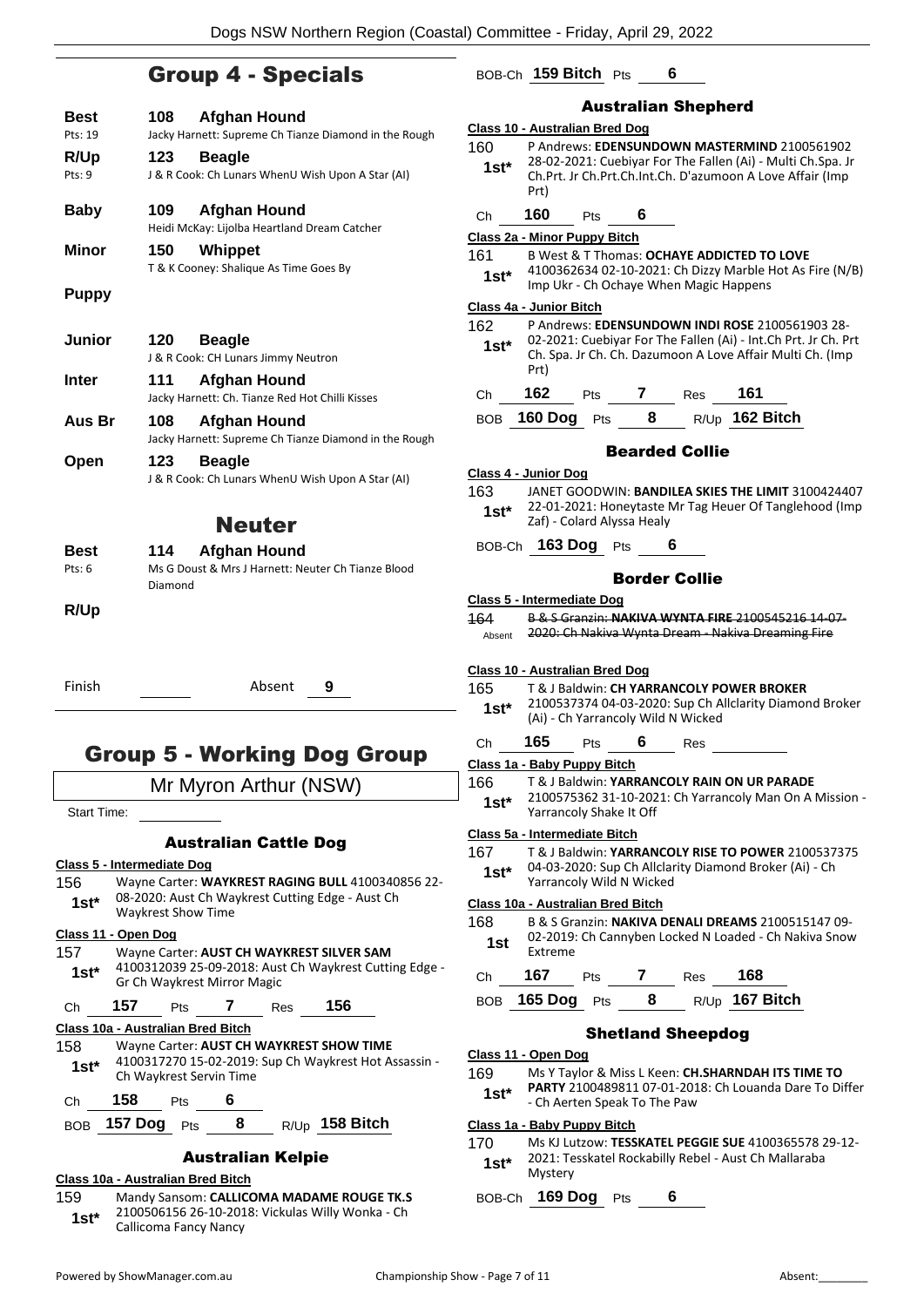# Group 5 - Specials

| <b>Best</b>                    | 165 | <b>Border Collie</b>                                                      |
|--------------------------------|-----|---------------------------------------------------------------------------|
| Pts: 17                        |     | T & J Baldwin: Ch Yarrancoly Power Broker                                 |
| R/Up<br>$P$ †s: $\overline{8}$ | 157 | <b>Australian Cattle Dog</b><br>Wayne Carter: AUST CH WAYKREST SILVER SAM |
| Baby                           | 170 | <b>Shetland Sheepdog</b><br>Ms KJ Lutzow: Tesskatel Peggie Sue            |
| Minor                          | 161 | <b>Australian Shepherd</b><br>B West & T Thomas: Ochaye Addicted to Love  |
| Junior                         | 163 | <b>Bearded Collie</b><br>JANET GOODWIN: Bandilea Skies The Limit          |
| Inter                          | 167 | <b>Border Collie</b><br>T & J Baldwin: Yarrancoly Rise To Power           |
| Aus Br                         | 165 | <b>Border Collie</b><br>T & J Baldwin: Ch Yarrancoly Power Broker         |
| Open                           | 157 | <b>Australian Cattle Dog</b><br>Wayne Carter: AUST CH WAYKREST SILVER SAM |
| Finish                         |     | Absent                                                                    |

# Group 6 - Utility Group

### Mr Myron Arthur (NSW)

Start Time:

#### Bernese Mountain Dog

#### **Class 5 - Intermediate Dog**

- 174 Michelle McElligott: **MALICLOY HOOKED ON A FEELING** 5100118505 15-04-2020: Ltu Uch.Md.Gr.Ch.Rus.Ch.Po Prosu Courvoiser Z Deikowej Doniny (Imp Pol.) - Malicloy Vanderpump Rules **1st\***
- BOB-Ch **174 Dog** Pts **6**

#### Boxer

#### **Class 4 - Junior Dog**

175 Ms. Michelle Thomas: **CHELLEASON MARTILLO DE ORO (AI)** 4100355010 27-04-2021: Am Gr Ch Pl Vixayo's Golden **1st** 4100355010 27-04-2021: Am Gr Ch PI VIxaye<br>Hammer (Usa) - Chelleason Candy Cane Girl

#### Ch **175** Pts **6**

#### **Class 4a - Junior Bitch**

179 Ms. Michelle Thomas: **CHELLEASON CARELESS WHISPERS** 4100353405 07-04-2021: Ch Vineen The Godfather - Ch **1st** <sup>4100353405 07-04-2021: Ch Vi<br>Chelleason Causing Gossip (Ai)</sup>

Ch **179** Pts **6**

BOB **179 Bitch** Pts **7** R/Up **175 Dog**

#### **Bullmastiff**

**Class 5 - Intermediate Dog** 183 Andrew & Melissa Smith: **CH ANMENTA ACE KICKER** 2100530733 15-11-2019: Supreme Ch Anmenta Blonde Ambition - Remyk The Skyes The Limit **1st\***

# Ch **183** Pts **6**

### **Class 4a - Junior Bitch**

184 Andrew & Melissa Smith: **ANMENTA INSTANT CELEBRITY** 2100562431 25-03-2021: Supreme Ch Anmenta Blonde Ambition - Remyk The Skyes The Limit **1st\***

| Ch <b>184</b> Pts |  |                  |
|-------------------|--|------------------|
| BOB 183 Dog Pts   |  | $R/Up$ 184 Bitch |

#### Dobermann

#### **Class 1 - Baby Puppy Dog**

186 Beverly Finnigan: **TAGJAGER NOT A BAD LILWAR** 2100579086 24-12-2021: Ch Engelhoutte War Machine 1st 21005/9086 24-12-2021: Ch Engelho<br>(Imp Nz) - Tagjager Talk To My Heart

#### **Class 10 - Australian Bred Dog**

| 188    | Mr WW & Mrs MJ Hamilton: BISART DNA NBT KMA           |
|--------|-------------------------------------------------------|
| $1st*$ | 3100423610 16-12-2020: Noahbella Midnight - Ch Bisart |
|        | Rise From The Ashes Et                                |

#### **Class 1a - Baby Puppy Bitch**

189 Beverly Finnigan: **TAGJAGER KICKSTART MY HEART** 2100579085 24-12-2021: Ch Engelhoutte War Machine (Imp Nz) - Tagjager Talk To My Heart **1st\***

BOB-Ch **188 Dog** Pts **6**

#### German Pinscher

#### **Class 4a - Junior Bitch**

192 Brenda Turner: **CH MILSKY JAZZ IT UP** 4100347799 25-11- 2020: Ch Daveren'S Mythic Legends At Masterkarn - Milsky **1st**\* <sup>2020</sup>: Ch Da

**Class 10a - Australian Bred Bitch**

- 193 Brenda Turner: **CH MILSKY BACK INTIME** 4100317600 24- 02-2019: Ch Angelsun Into The Fire - Grand Ch Masterkarn **1st**\* U2-2019: Ch Ange<br>Legends N Myths
- BOB-Ch **192 Bitch** Pts **7** R/Up-Res **193 Bitch**

#### Newfoundland

| Class 4a - Junior Bitch |                                                          |  |  |  |  |
|-------------------------|----------------------------------------------------------|--|--|--|--|
| <b>194</b>              | Mrs Kim Bell: BAYWATCH CHRISTMAS EVE 3100424420 24-      |  |  |  |  |
| Ahsent                  | 12-2020: Ch Cornerbrook Rolls Royce - Baywatch La Havana |  |  |  |  |

BOB-Ch Pts

#### Rottweiler

#### **Class 11 - Open Dog**

- 199 Mr J M & Mrs V A Leigh: **HAMMERSMARK RAZER EDGE** 4100308675 05-06-2018: Bailiamina Fast To Furious - Aust 1st\* 4100308675 05-06-2016: Ballialli
- BOB-Ch **199 Dog** Pts **6**

#### Samoyed

| Class 10 - Australian Bred Dog                                                                                                                                                                                        |                                                                                                                                           |                             |   |     |                                                                                                         |  |
|-----------------------------------------------------------------------------------------------------------------------------------------------------------------------------------------------------------------------|-------------------------------------------------------------------------------------------------------------------------------------------|-----------------------------|---|-----|---------------------------------------------------------------------------------------------------------|--|
| 201<br>Absent                                                                                                                                                                                                         | Julie Wales: AUST CH APOLAR PRESIDENTS O<br>2100496122 18-03-2018: Sup Ch Kchise Quest Of Love -<br>Aust Ch Apolar Girl Hit Ya Hallelujah |                             |   |     |                                                                                                         |  |
| 202                                                                                                                                                                                                                   |                                                                                                                                           |                             |   |     | M Armstrong: CH SNOWMYTH LETS START A RIOT (AI)<br>2100494517 07-03-2018: Sup Ch Kchise Quest Of Love - |  |
| $1st^*$                                                                                                                                                                                                               |                                                                                                                                           | Snowmyth Special Edition Ai |   |     |                                                                                                         |  |
| Сh                                                                                                                                                                                                                    | 202                                                                                                                                       | Pts                         | 6 | Res |                                                                                                         |  |
| Class 4a - Junior Bitch                                                                                                                                                                                               |                                                                                                                                           |                             |   |     |                                                                                                         |  |
| 203                                                                                                                                                                                                                   |                                                                                                                                           |                             |   |     | Julie Wales & Louisa Abramich: AUST CH SAMAYAH                                                          |  |
| <b>HALLELUJAH MOONSTAR 3100423646 27-12-2020:</b><br>1st*<br>Rom.Ch. Rus.Gr.Ch. Ru.Jr.Ch. Ee.Ch. Int.Ch. Ltu.Ch. Lva.Ch.<br>Mda.Ch. Rkf.Ch. Balt.Ch. Smiling Snowball Moon Walk - Ch<br>Apolar Girl Hit Ya Hallelujah |                                                                                                                                           |                             |   |     |                                                                                                         |  |
| Сh                                                                                                                                                                                                                    | 203                                                                                                                                       | Pts                         | 6 |     |                                                                                                         |  |
| BOB 203 Bitch Pts<br>R/Up 202 Dog                                                                                                                                                                                     |                                                                                                                                           |                             |   |     |                                                                                                         |  |
| Schnauzer                                                                                                                                                                                                             |                                                                                                                                           |                             |   |     |                                                                                                         |  |
| Class 4a - Junior Bitch<br>`~~                                                                                                                                                                                        |                                                                                                                                           |                             |   |     |                                                                                                         |  |

#### 205 MRS I COX: **KAITERITERI KIWI KONNEXION (IMP U.K)** AY05515404 23-01-2021: Miccosukees Winning Hand - Gateclyve Aurora From Kaiteriteri **1st\***

BOB-Ch **205 Bitch** Pts **6**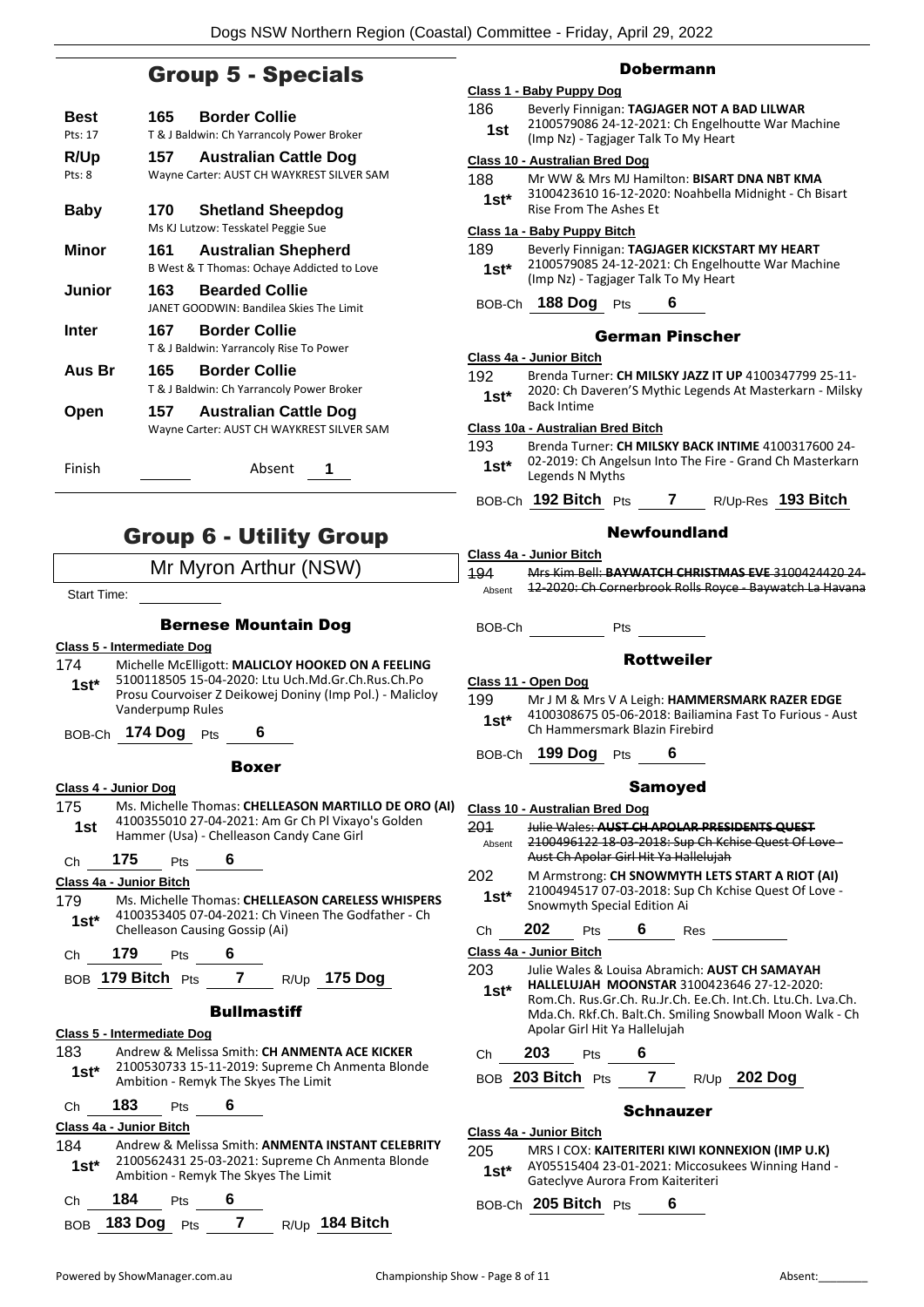### Schnauzer (Giant) **Class 11 - Open Dog** 206 MRS M GUTENEV7 MRS S GENDLE: **JNR UKR CH. CH. OTIS BOANERGOS SENSEI (IMP UKR)** UKU0275134 25-12-2015: Conor V.Bergherbos(Nld) - Otis Boanergos Uslada (Ukr) Absent BOB-Ch Pts Schnauzer (Miniature) **Class 1 - Baby Puppy Dog** 207 JANET GOODWIN: **NELLABAH ESKIMO JO** 2100575088 25- 11-2021: Gr Ch Nellabah Cashed Up Legacy - Ch Niedleich 1st<sup>\*</sup> <sup>11-2021: Gr Cn</sup><br>Goodnite Irene **Class 2 - Minor Puppy Dog** 208 Ms K Burey: **HEISSPUR HERES LOOKING AT CHOO** 2100571400 20-08-2021: Loughrobn Sliding Doors - Heisspur Evita **1st\* Class 11 - Open Dog** 209 J Goodwin: **AUS CH NELLABAH LIPSMACKING LEGACY** 2100482674 23-08-2017: Ch Nellabah Cashed Up Legacy - 1st\* 2100482674 23-08-2017: Ch<br>Ch Niedleigh Goodnite Irene BOB-Ch **209 Dog** Pts **7** R/Up-Res **208 Dog** Shiba Inu **Class 4 - Junior Dog** 210 Mrs D & Miss V Bexton & Miss R Cook: **CH ORIENTA THE AVATAR** 4100353370 16-03-2021: Power To Orienta Go Sakura Kensha (Imp France) - Orienta Park Avenue Playgirl **1st\*** BOB-Ch **210 Dog** Pts **6** St. Bernard **Class 2a - Minor Puppy Bitch** 211 MS S GUILFOYLE: **DRAYCAN BOLD N BEAUTIFUL** 41000363728 20-10-2021: Ch Draycan Snowbound Mtn Chad - Draycan Movie Star Absent BOB-Ch Pts

# Group 6 - Specials

| Best<br>Pts: 20<br>R/Up<br>Pts: 10 | 174<br><b>Bernese Mountain Dog</b><br>Michelle McElligott: Malicloy Hooked On A Feeling<br><b>Bullmastiff</b><br>183<br>Andrew & Melissa Smith: Ch Anmenta Ace Kicker |
|------------------------------------|-----------------------------------------------------------------------------------------------------------------------------------------------------------------------|
| Baby                               | Dobermann<br>189<br>Beverly Finnigan: TagJager KickStart My Heart                                                                                                     |
| Minor                              | <b>Schnauzer (Miniature)</b><br>208<br>Ms K Burey: Heisspur Heres Looking At Choo                                                                                     |
| Junior                             | Samoyed<br>203<br>Julie Wales & Louisa Abramich: AUST CH SAMAYAH<br>HALLELUJAH MOONSTAR                                                                               |
| Inter                              | <b>Bernese Mountain Dog</b><br>174<br>Michelle McElligott: Malicloy Hooked On A Feeling                                                                               |
| Aus Br                             | Dobermann<br>188.<br>Mr WW & Mrs MJ Hamilton: Bisart DNA NBT KMA                                                                                                      |
| Open                               | <b>Rottweiler</b><br>199<br>Mr J M & Mrs V A Leigh: Hammersmark Razer Edge                                                                                            |
| Finish                             | Absent<br>5                                                                                                                                                           |

# Group 7 - Non-Sporting Group

#### Miss Nicole Lane (NSW)

Start Time:

#### British Bulldog

#### **Class 5 - Intermediate Dog**

212 Robert & Allison Lang: **PROVOST THE OLD PRETENDER** 2100525096 19-08-2019: Ch Bubbasbest Wild Willy - Ch Provost Prudence **1st\***

### Ch **212** Pts **6**

#### **Class 11a - Open Bitch**

214 Robert & Allison Lang: **SAWYERMOON GLENCOE** 2100559347 02-01-2021: Provost The Old Pretender - Sawyermoon Goldilocks **1st\***

Ch **214** Pts **6**

BOB **212 Dog** Pts **7** R/Up **214 Bitch**

#### French Bulldog

**Class 4 - Junior Dog**

- 216 Robert & Allison Lang: **PROVOST VISACE NOIRE**
	- 2100560689 29-12-2020: Redgladiator Bandit Bubbasbest 1st<sup>\*</sup> <sup>2100560689</sup><br>Bonnie Wee Lass

# Ch Pts

- **Class 10a - Australian Bred Bitch**
- 217 Robert & Allison Lang: **PROVOST CORALIE** 2100560687 29- 12-2020: Redgladiator Bandit - Bubbasbest Bonnie Wee **1st**\*  $\frac{12-2}{1855}$
- Ch **217** Pts **6**
- BOB **217 Bitch** Pts **7** R/Up

#### German Spitz (Klein)

#### **Class 10 - Australian Bred Dog**

218 D B COHEN/B&K Alexander: **CH MIBUDDI DEVILS CHILD** 3100381507 27-08-2018: Ch Nueboree Black Ice - Ch 1st\* <sup>3100381507</sup> 27-08-2018: C<br>Mibuddi Chrystal Opal Fire

BOB-Ch **218 Dog** Pts **6**

#### Great Dane

**Class 3a - Puppy Bitch** 220 EMILY MACANN: **PIRITANA ETERNAL ECLIPSE** 2100564741 15-05-2021: Divadanes Tryn Keep Up - Piritana Exotic Island Mystery (Ai) Absent BOB-Ch Pts Japanese Spitz

#### **Class 10 - Australian Bred Dog**

- 224 Jane Faulkner: **JONJAS EL NINO** 4100343236 12-09-2020: Mannerking Secret To Success - Jonjas Glamorous Yumi **1st\***
- BOB-Ch **224 Dog** Pts **6**

#### Keeshond

#### **Class 1 - Baby Puppy Dog**

225 Jane Faulkner: **JONJAS TABOO** 4100366881 03-01-2022: Can Ch & Aust Sup Ch Klompen's Dancing With Darcy (Imp **1st**\* Can Ch & Aust Sup Ch Klompen's D<br>Can) - Aus Ch Jonjas Silver Shadow

#### **Class 4 - Junior Dog**

226 Tracey Parker and Liza Cassidy: **RYMISKA BEWITCHED BODY N SOUL (AI)** 2100563988 07-04-2021: Am Ch Summerwind'S Time Keeper (Usa) - Sandstock Va Va Voom Absent

#### **Class 11 - Open Dog**

227 Jane Faulkner: **AUS CH KAHNHOND SPECIAL EDITION** 3100372141 22-02-2018: Sup.Ch. Uk. Ch Bargeway Next Edition (Imp Uk ) - Kahnhond Dreamin Of Destiny **1st\***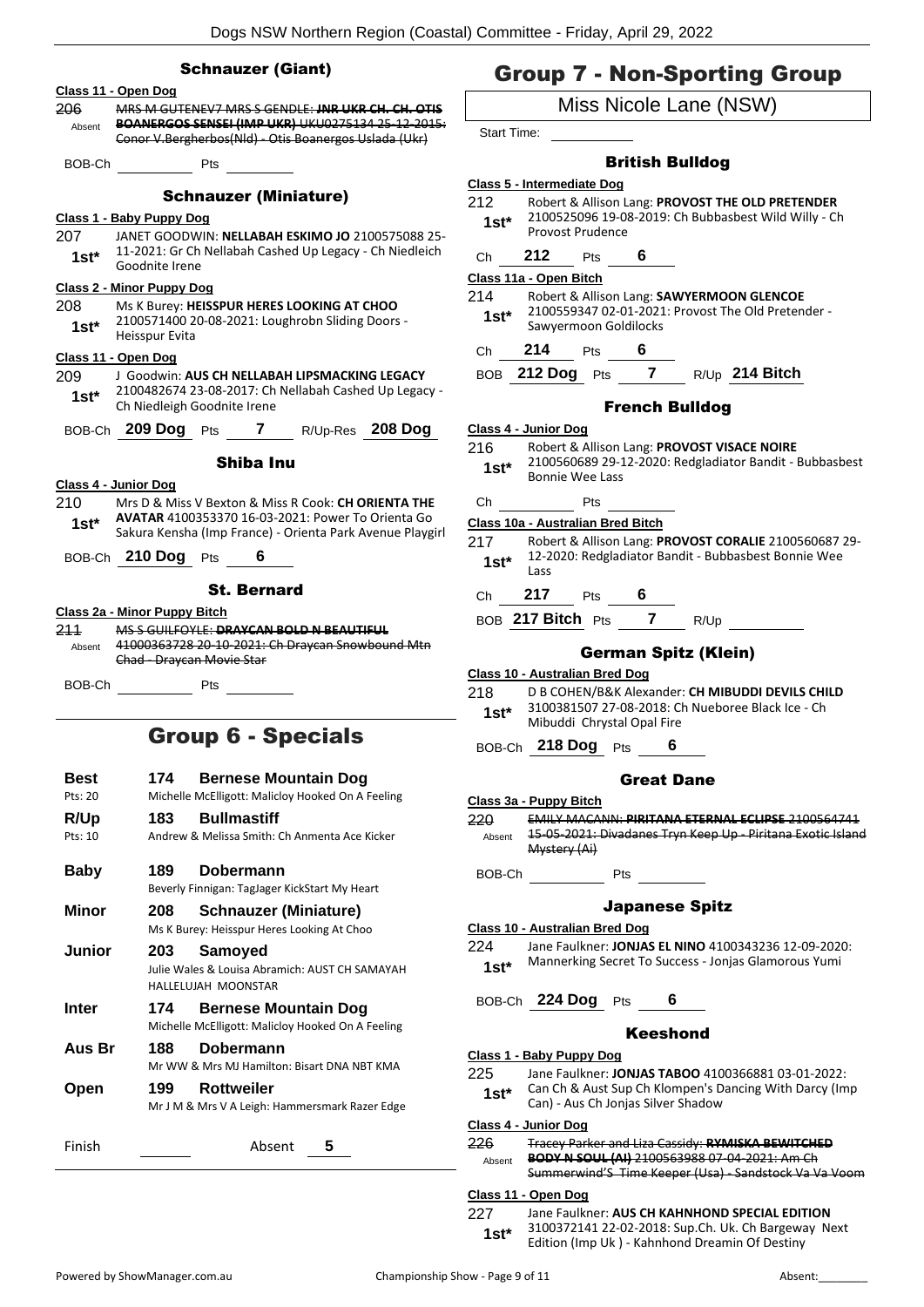|                | BOB-Ch 227 Dog                    | Pts                       | 6            | R/Up-Res                                                                                                                                             |                |     | <b>Group 7</b>                         |
|----------------|-----------------------------------|---------------------------|--------------|------------------------------------------------------------------------------------------------------------------------------------------------------|----------------|-----|----------------------------------------|
|                |                                   |                           | Lhasa Apso   |                                                                                                                                                      | <b>Best</b>    | 233 | Poodle                                 |
|                | Class 1a - Baby Puppy Bitch       |                           |              |                                                                                                                                                      | Pts: 19        |     | N Raby and P Brow                      |
| 228<br>$1st*$  |                                   |                           |              | Mrs B Beves & Miss N Estatheo: ZALAND TOGETHER WE<br>ARE ONE 2100575226 25-11-2021: Sup Ch Zaland Bourne<br>Supremacy - Ch Zaland Step Aside Im Here | R/Up<br>Pts: 9 | 229 | Poodle<br>Mrs. Kylie Ritter: W         |
|                |                                   | <b>Poodle (Standard)</b>  |              |                                                                                                                                                      | <b>Baby</b>    | 228 | Lhasa                                  |
|                | <b>Class 2 - Minor Puppy Dog</b>  |                           |              |                                                                                                                                                      |                | One | Mrs B Beves & Miss                     |
| 229<br>$1st*$  |                                   |                           |              | Mrs. Kylie Ritter: WAZKY THE PIANO MAN 4100363542 14-<br>10-2021: Ch Wazky The Warrior - Ch Tvorimir Dynamo                                          | <b>Minor</b>   | 229 | Poodle<br>Mrs. Kylie Ritter: W         |
| Ch             | 229<br>Class 3a - Puppy Bitch     | 6<br>Pts                  |              |                                                                                                                                                      | <b>Puppy</b>   | 235 | Poodle<br>Mrs. Kristine Armste         |
| 230<br>$1st*$  | <b>Tvorimir Dynamo</b>            |                           |              | Mrs. Kylie Ritter: WAZKY WE DIDNT START THE FIRE<br>4100363543 14-10-2021: Ch Wazky The Warrior - Ch                                                 | Junior         | 241 | Schipp<br>J R Moore: Monterr           |
| Ch             | 230                               | 6<br>Pts                  |              |                                                                                                                                                      | <b>Inter</b>   | 212 | <b>British</b><br>Robert & Allison Lar |
|                | <b>BOB</b> 229 Dog                | Pts                       |              | 7 $R/Up$ 230 Bitch                                                                                                                                   | Aus Br         | 233 | Poodle<br>N Raby and P Brow            |
|                |                                   | <b>Poodle (Miniature)</b> |              |                                                                                                                                                      | Open           | 239 | Schipp                                 |
| 233            | Class 10a - Australian Bred Bitch |                           |              | N Raby and P Brown: CH FUNTOSY WAMBAM                                                                                                                |                |     | J R Moore: CH Pand                     |
| 1st*           |                                   |                           |              | SHENANIGAN 2100484344 01-09-2017: Ch Funtosy<br>Wambam Im Your Man - Ch Funtosy Ouraffair Withmyflair                                                | Finish         |     |                                        |
|                | BOB-Ch 233 Bitch Pts              |                           | 6            |                                                                                                                                                      |                |     |                                        |
|                |                                   |                           | Poodle (Toy) |                                                                                                                                                      |                |     |                                        |
|                | Class 3a - Puppy Bitch            |                           |              |                                                                                                                                                      |                |     |                                        |
| 235<br>1st*    | Kenmar Making An Entrance         |                           |              | Mrs. Kristine Armstead: KENMAR BELLE OF. BROADWAY<br>2100567070 26-05-2021: Kenmar Taking Centre Stage - Ch                                          |                |     |                                        |
|                | Class 5a - Intermediate Bitch     |                           |              |                                                                                                                                                      |                |     |                                        |
| 236<br>Absent  | Mochachino Silvabank Deeva Imp Nz |                           |              | Mrs. Kristine Armstead: KENMAR AND ALONG CAME A<br><b>DIVA 2100521071 30-04-2019: Ch Toydior Grande</b>                                              |                |     |                                        |
|                | Class 10a - Australian Bred Bitch |                           |              |                                                                                                                                                      |                |     |                                        |
| 238.<br>$1st*$ | <b>Turkish Tequila</b>            |                           |              | Mrs. Kristine Armstead: ARGENOIR TURN BACK TIME<br>4100341701 26-08-2020: Redtiara Leroy Brown - Ch Silkyelk                                         |                |     |                                        |
|                |                                   |                           |              | BOB-Ch 235 Bitch Pts 7 R/Up-Res 238 Bitch                                                                                                            |                |     |                                        |
|                |                                   |                           |              |                                                                                                                                                      |                |     |                                        |

239 J R Moore: **CH PANDEC MAGIC FIRE BEAR** 4100313627 22- 11-2018: Sup Ch Sanlyn Fire Storm (Imp Nz) - Ch Breogan **1st**\* 11-2018: Sup C<br>Magic Dreams

Ch **239** Pts **6**

**Class 1a - Baby Puppy Bitch**

240 J R Moore: **BATEAUCHIEN GLORY DAYS** 3000012140 03-01- 2022: Sup Ch Sanlyn Hit The Road Jack (Imp Nzl) - Ch **1st**\* <sup>2022:</sup> Sup Ch Saniyn H<br>Bateauchien Mustang

#### **Class 4a - Junior Bitch**

241 J R Moore: **MONTERREZ MATCH MADE IN HEAVEN** 2100561777 29-03-2021: Am Gr Ch Ch Rivendel's Forged In Fire (Imp Usa) - Ch Monterrez Ultra Violet **1st\*** Ch **241** Pts **6**

| BOB 239 Dog Pts |  | R/Up 241 Bitch |
|-----------------|--|----------------|
|                 |  |                |

# - Specials

| Best                  | 233                                              | Poodle (Miniature)                                                         |  |  |
|-----------------------|--------------------------------------------------|----------------------------------------------------------------------------|--|--|
| Pts: 19               | N Raby and P Brown: Ch Funtosy Wambam Shenanigan |                                                                            |  |  |
| <b>R/Up</b><br>Pts: 9 | 229                                              | Poodle (Standard)<br>Mrs. Kylie Ritter: Wazky The Piano Man                |  |  |
| Baby                  | 228<br>One                                       | Lhasa Apso<br>Mrs B Beves & Miss N Estatheo: Zaland Together We Are        |  |  |
| Minor                 | 229                                              | Poodle (Standard)<br>Mrs. Kylie Ritter: Wazky The Piano Man                |  |  |
| <b>Puppy</b>          | 235                                              | Poodle (Toy)<br>Mrs. Kristine Armstead: Kenmar Belle of. Broadway          |  |  |
| Junior                | 241                                              | <b>Schipperke</b><br>LR Moore: Monterrez Match Made in Heaven              |  |  |
| Inter                 | 212                                              | <b>British Bulldog</b><br>Robert & Allison Lang: Provost The Old Pretender |  |  |
| Aus Br                | 233                                              | Poodle (Miniature)<br>N Raby and P Brown: Ch Funtosy Wambam Shenanigan     |  |  |
| Open                  | 239                                              | <b>Schipperke</b><br>J R Moore: CH Pandec Magic Fire Bear                  |  |  |

Absent 4